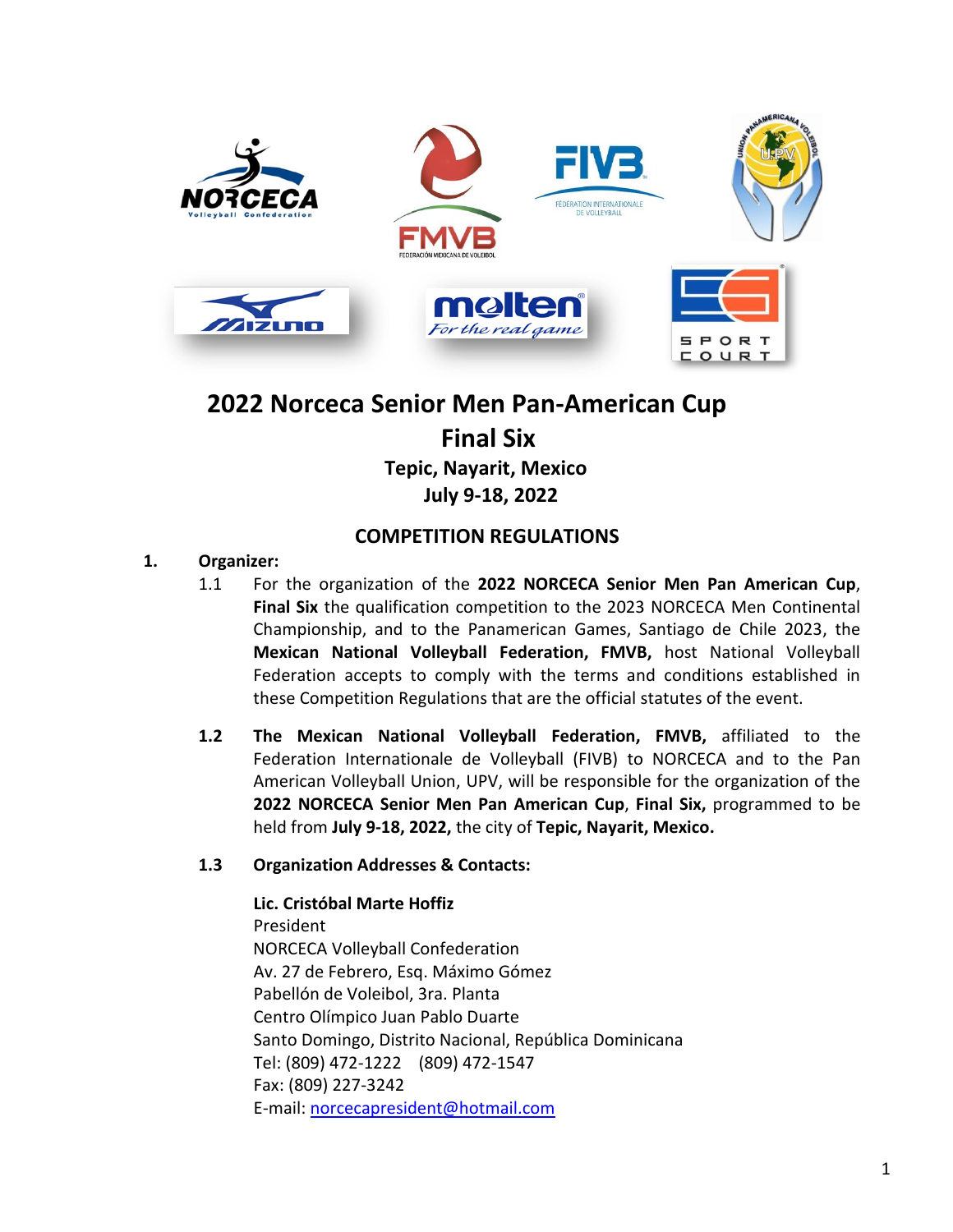#### **Mrs. Arateide Cáceres**

NORCECA General Director NORCECA Volleyball Confederation Av. 27 de Febrero, Esq. Máximo Gómez Pabellón de Voleibol, 3ra. Planta Centro Olímpico Juan Pablo Duarte Santo Domingo, Distrito Nacional, República Dominicana Tel: (809) 472-1222 (809) 472-1547 Fax: (809) 227-3242 E-mail: [norcecanfdirector@gmail.com](mailto:norcecanfdirector@gmail.com)

#### **Lic. Jesús Perales Navarro**

 Presidente Federación Mexicana de Voleibol, FMVB Av. Río Churubusco s/n, Ciudad Deportiva, Puerta 9, Oficina 208/210 Delegación Iztacalco México 08010. D.F., México Tel: 52 555 803-0100 Ext. 297 52 555 650-7792 Fax: 52 555 803-7094 52 555 803-0100 Ext. 236 E-Mail[: femexvoleibol@yahoo.com](mailto:femexvoleibol@yahoo.com)

#### **Ing. Manuel Calderón**

Director Internacional de Eventos Deportivos Federación Mexicana de Voleibol Av. Río Churubusco s/n, Ciudad Deportiva, Puerta 9, Oficina 208/210 Delegación Iztacalco México 08010. D.F., México Tel: 52 81 1411 2776 Fax: 52 555 803-7094 E-Mail; enlace.int.fmvb@gmail.com

#### **2. Host City and Competition Venue:**

#### **2.1 Host City**

The **2022 NORCECA Senior Men Pan American Cup**, **Final Six,** will be held in the city of **Tepic, Nayarit, Mexico,** the event will be held from **July 9-18, 2022.**

#### **2.2 International Airport of Arrival and Departure:**

The International Airport for the arrival and departure of participating National Teams, Control Committee Members, NORCECA Officials, and International Referees for the **2022 NORCECA Senior Men Pan-American Cup**, **Final Six,** is:

> **Aeropuerto Internacional Amado Nervo de Tepic (TPQ) CONOCIDO S/N EL PANTANAL, 63788 JALISCO, NAY.**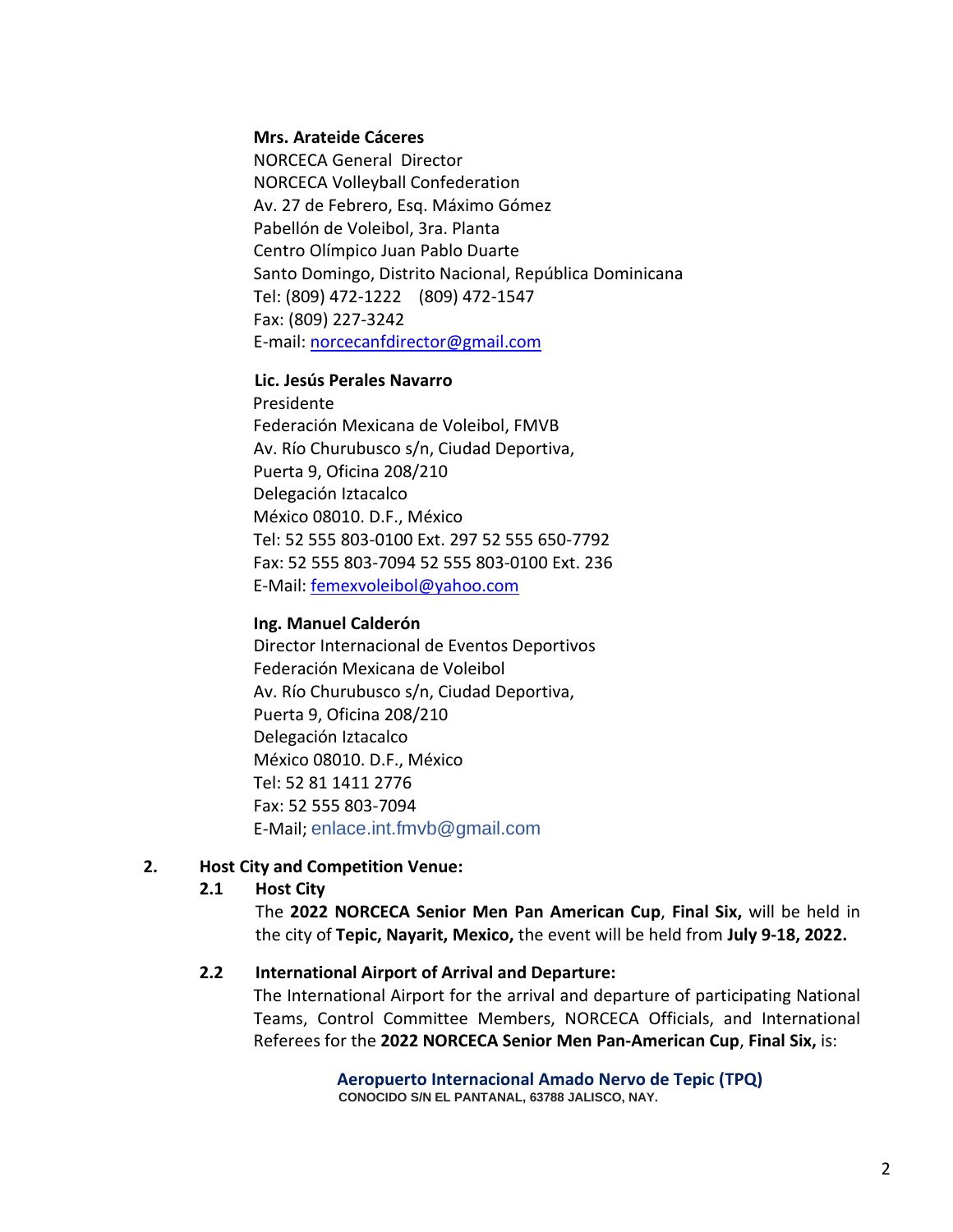#### **Aeropuerto Internacional MIGUEL HIDALGO Y COSTILLA (GDL) CARR. GUADALAJARA - CHAPALA KM 17.5, 45659 JAL.**

#### **2.3 Competition Venue:**

The main competition venue for participating National Teams must comply with the Competition Hall standards set by the FIVB/NORCECA Sport Regulations. Each National Team will have a minimum of one training session of 1.5 hours in the official competition venue playing court prior to the event. The main competition venue is:

#### **Auditorio Auditorio Amado Nervo, Tepic, Nayarit, México AV. AGUAMILPA 53, COL. CIUDAD INDUSTRIAL, 63173 TEPIC, NAY.**

#### **2.4 Training Venues:**

The host National Federation must provide training facilities with appropriate conditions for the daily training of the participating National Teams, for at least 1.5 hours, from the day of their arrival until the last day of competition. The training venues must comply with the Training Hall standards set by the FIVB/NORCECA Sport Regulations. The training venues are:

#### **Court I - GIMNASIO DE LA UTN**

**CARRETERA MÉXICO 200, KM 9 63786, COL, 24 DE FEBRERO, XALISCO, NAY.**

#### **2.5 Accommodation, Meals, and Internal Transportation:**

Accommodation, meals, and internal transportation for participating National Teams Delegation, Control Committee and Referees will be covered by the **Mexican National Volleyball Federation, FMVB,** from **July 9, date of arrival, until July 18, 2022, date of departure, for National Team Delegation of up to 21 persons maximum** at the official hotel designated as the accommodation venue for the event.

#### **ACCOMMODATION FOR PARTICIPATING TEAMS:**

a) **NORCECA Officials, Teams Delegations and Referees accommodation venue:** From the date of arrival**, July 9**, NORCECA Officials, Control Committee Members, National Teams Delegations and Referees, until the date of departure, **July 18, 2022**, the **Mexican National Volleyball Federation**, host national federation of the event, is responsible to cover their hotel accommodation and meals.

 **Teams Hotel will be: HOTEL NEKIE AV. TECNOLÓGICO 2661, LAGOS DEL COUNTRY, 63175 TEPIC, NAY.**

 **Officials Hotel (Control Committee) FIESTA INN TEPIC BLVRD. LUIS DONALDO COLOSIO 580, BENITO JUÁREZ OTE, 63175 TEPIC, NAY.**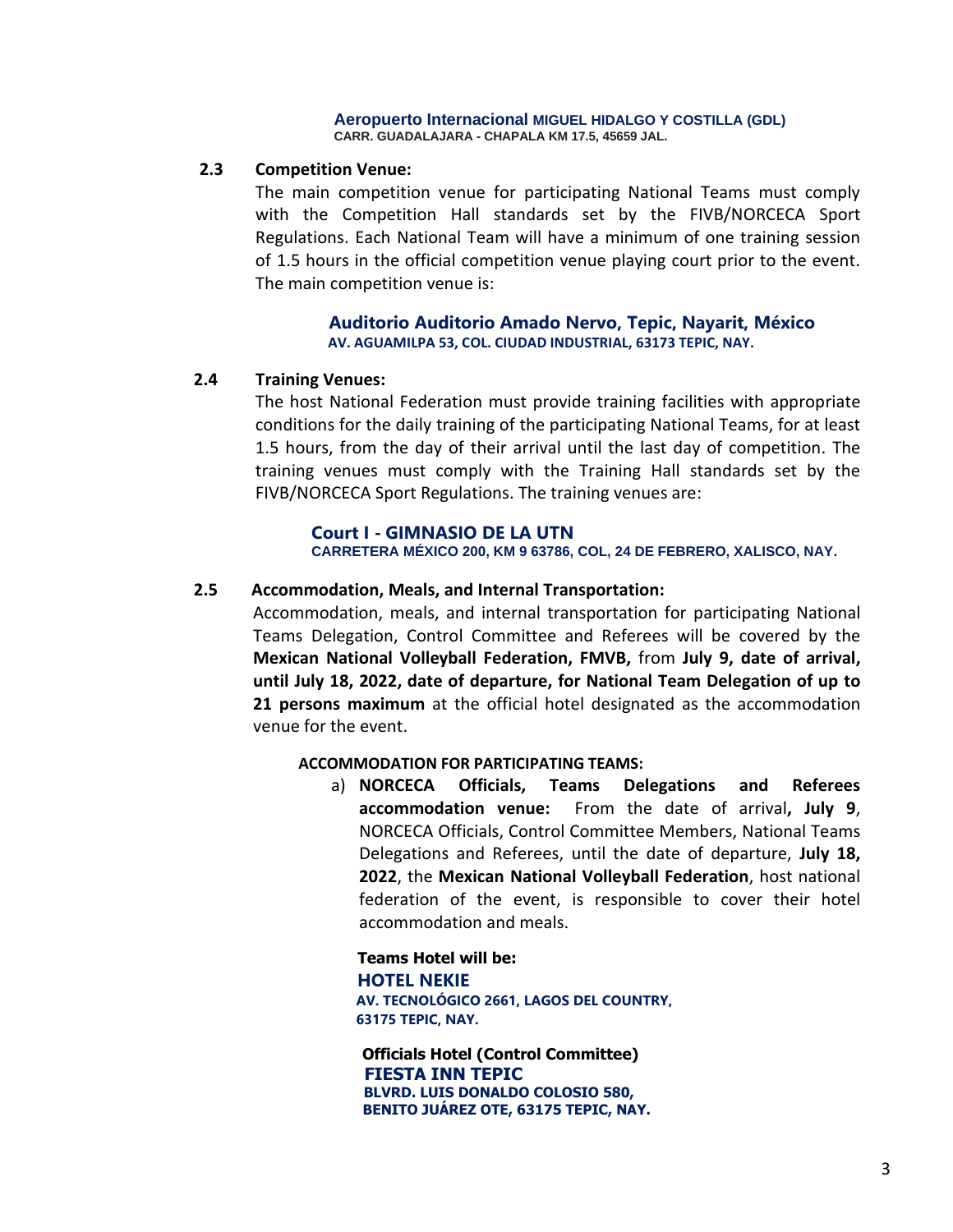### b) **Meal Services**

Participating teams, members of the Control Committee, Referees and Officials will receive their meals in the official hotel designated as the accommodation venue.

# **2.5.1 Team Room distribution:**

From the day of arrival, **July 9,** until the day of departure, **July 18, 2022,** participating National Teams, Control Committee members and referees will be lodged at 4- or 5-stars Hotels, with the necessary sanitary protocol control of the COVID19 with the previous approval of Norceca for security reasons.

- Double room occupancy for Players and/or triple room occupancy in separate beds, if the conditions are acceptable, with the previous approval of the NORCECA.
- Double room occupancy for Team Technical Staff.
- Single room occupancy for Team Manager.
- Single room occupancy for FIVB and/or NORCECA Accredited Team Doctor and Team Physiotherapist.

# **The total maximum of rooms per Delegation and/or participating teams is:**

- Players: Up to 7 double rooms or 4 triple rooms and 1 double room.
- Team Technical Staff: 2 double rooms.
- Team Manager, Team Medical Doctor and Team Physiotherapist in single room occupancy: 3 single rooms.

# **2.5.2 NORCECA Officials, Referees and Technical Personal**

- NORCECA President (or his representative) requires single room occupancy.
- Competition Director, Venue Operations Delegate and Administrative Director requires single room occupancy.
- Members of the Appeal and Refereeing Sub-Commissions, as well as International Referees require double room occupancy.
- Technical and Support Staff, VIS Delegate, Norceca TV Staff Press Delegate and Photographer require double room occupancy.
- Medical Delegate requires single room occupancy.
- **NOTE:** The lodging of NORCECA Officials, Members of the Control Committee, Referees, Technical, Support Staff, Press and Medical Delegate must be in a different accommodation venue of that where the participating National Teams are accommodated. **If there is only one accommodation venue available, it is necessary that the officials stay on a different building or floor where the National Teams are accommodated.**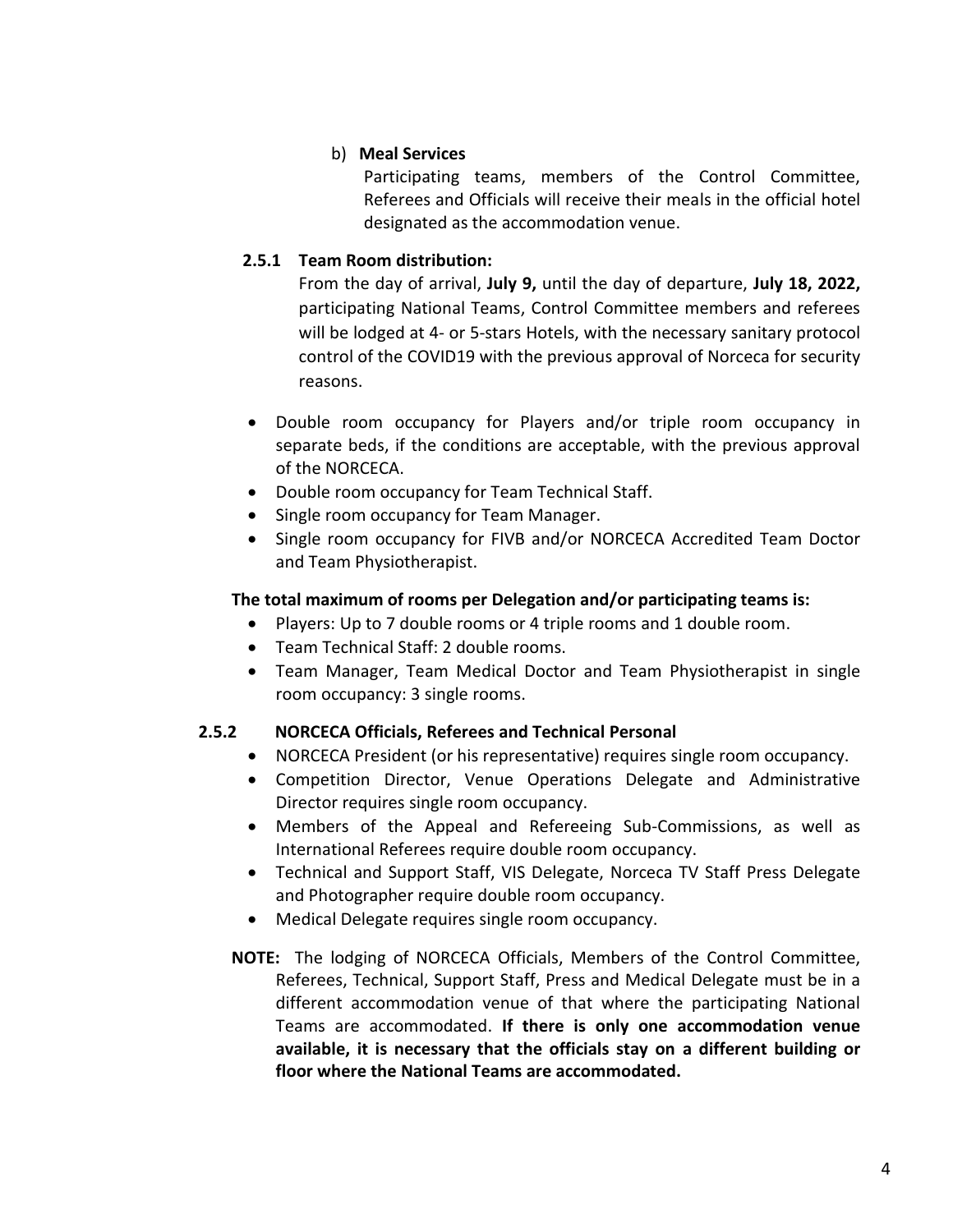### **2.5.3 MEALS:**

The host National Federation must provide meals to the participating National Teams, NORCECA Officials and Staff, as indicated in Article 2.5 above, from the day of arrival to the day of departure as follow:

### **a) Participating National Teams:**

Breakfast, lunch, and dinner, plus one snack, to be provided to the participating National Teams before or after each match according to the request of the Team Manager, for a total of up to 21 persons maximum per National Team Delegation. Meals must be provided in the hotel destined for the lodging of the participating National Teams. The hotels must be approved during the site inspection visit and must comply with the sanitary quality/conditions and provide the necessary meals according to the International Competition Standards for High Performance Athletes **(IFQS)**

### **b) NORCECA Officials, Referees, Technical and Support Staff:**

NORCECA Officials, Members of the Control Committee, Referees, VIS Delegate, Press Delegate, Medical Delegate, Technical and Support Staff must be provided with breakfast, lunch and dinner in the hotel destined for their lodging. The dining location must be approved during the site inspection visit and must comply with the sanitary quality/conditions and provide the necessary meals according to the International Food Quality Standards **(IFQS).** During the competition days, a snack shall be provided in the Control Committee, Referee and Technical Personnel Meeting Rooms.

#### **2.5.4 INTERNAL TRANSPORTATION:**

The host National Federation is responsible to provide internal transportation for all participating National Teams from the day of their arrival**, July 9** to the day of departure, **July 18, 2022,** as indicated in Article 2.5 above, as follows:

**a) Participating National Teams**: Internal transportation in buses with a minimum capacity of 30 persons. Transportation of two participating National Teams in the same bus **is not permitted.**

**Note:** The host National Federation will only be responsible for the transportation, from and to the airport of arrival for participating National Team Delegation, all members together, according to the main arrival and departure flight itinerary. Individual members arriving or departing with a different flight itinerary from that of the National Team Delegation, will be responsible for their own transportation and cost.

**2.5.5 International and Internal Transportation for NORCECA Officials, Members of the Control Committee, Referees, VIS Delegate, Press Delegate, Medical Delegate and Technical and Support Staff:**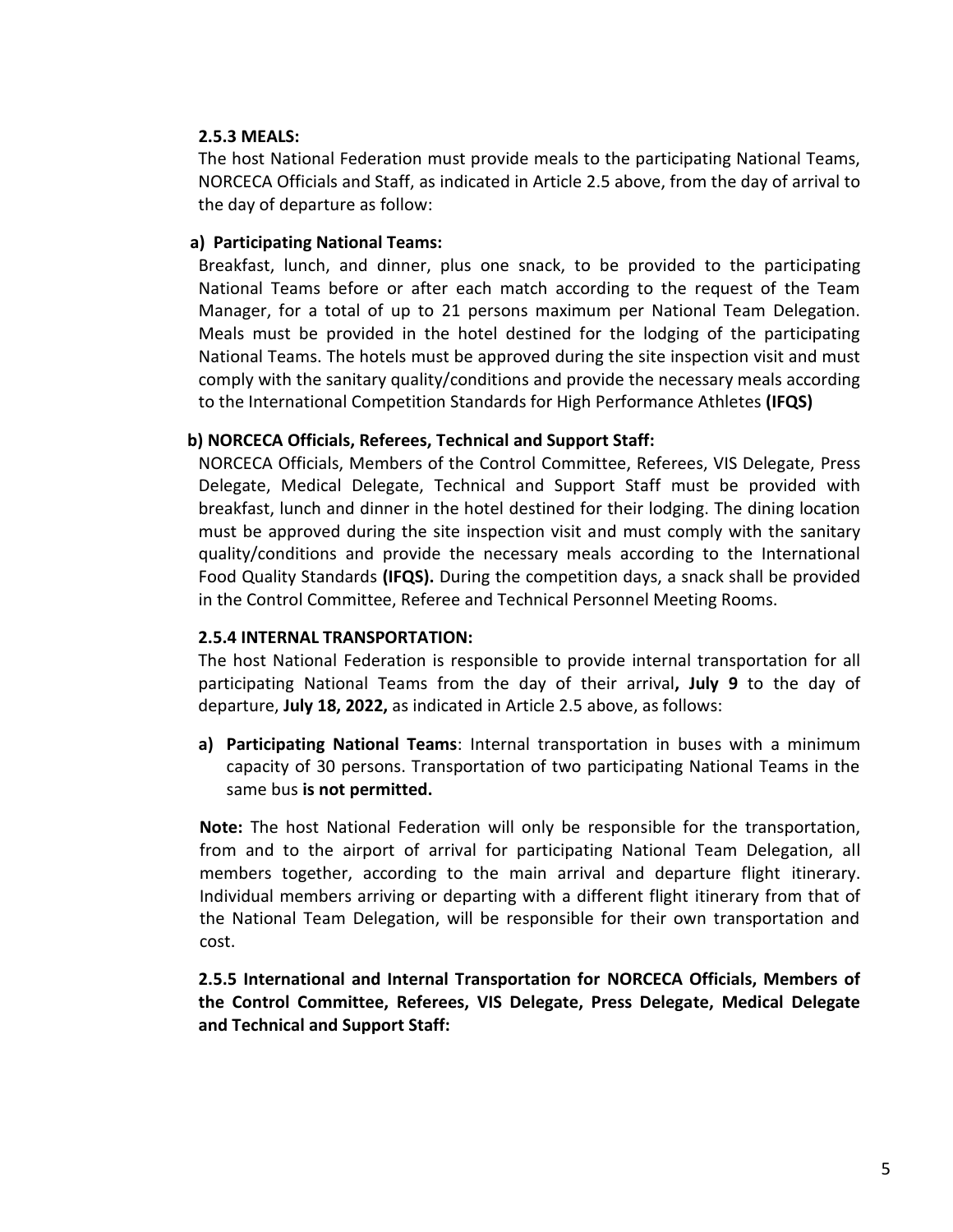- i. The host national federation is responsible to provide the airline tickets for the designated Control Committee Members and Neutral Referee for the event.
- ii. The international airline tickets must include one (1) piece of luggage.

# **b. Internal Transportation:**

- i. One vehicle for the NORCECA President (or his representative)
- ii. One vehicle for the Competition Director
- iii. One van and/or a minibus with a capacity of 12 passengers to be provided for the Members of the Appeal and Referee Sub-Commission, VIS Delegate. Press Delegate, Medical Delegate, Technical, Support Staff and the Norceca TV Crew.
- iv. One van and/or minibus with a capacity of 12 passengers to be provided for the International Referees.

# **3. Statutes & Authority:**

# 3.1 **Competition Regulations:**

These Regulations will be the statute that controls the competition. Any situation not covered by these regulations will be decided according to NORCECA, Regulations and in the contrary, by the FIVB Regulations, including its Constitution, Administrative, Sport, Financial, General Regulations, Complementary Statutes and Disciplinary Regulations.

# 3.2 **FIVB Official Rules of the Game:**

The **2022 Norceca Senior Men Pan American Cup, Final Six** will be played in accordance with the FIVB Official Rules of the Game in force.

# 3.3 **Control Committee:**

The competition will be conducted by the Control Committee, which will be designated and appointed by the President of NORCECA.

# 3.4 **VISA information:**

To facilitate the participation of qualified National Teams, Control Committee Members and Referees in the **2022 Norceca Senior Men Pan American Cup**, **Final Six,** the Host National Federation must guarantee, through the corresponding governmental and diplomatic authorities, the entry VISA that will permit the entry into **Mexico** of the participating National Teams members registered in the FIVB 0-2 Form, Officials, Control Committee Members and Referees. Participating National Federations are responsible for the submission of required documents to their respective Embassies and all related costs.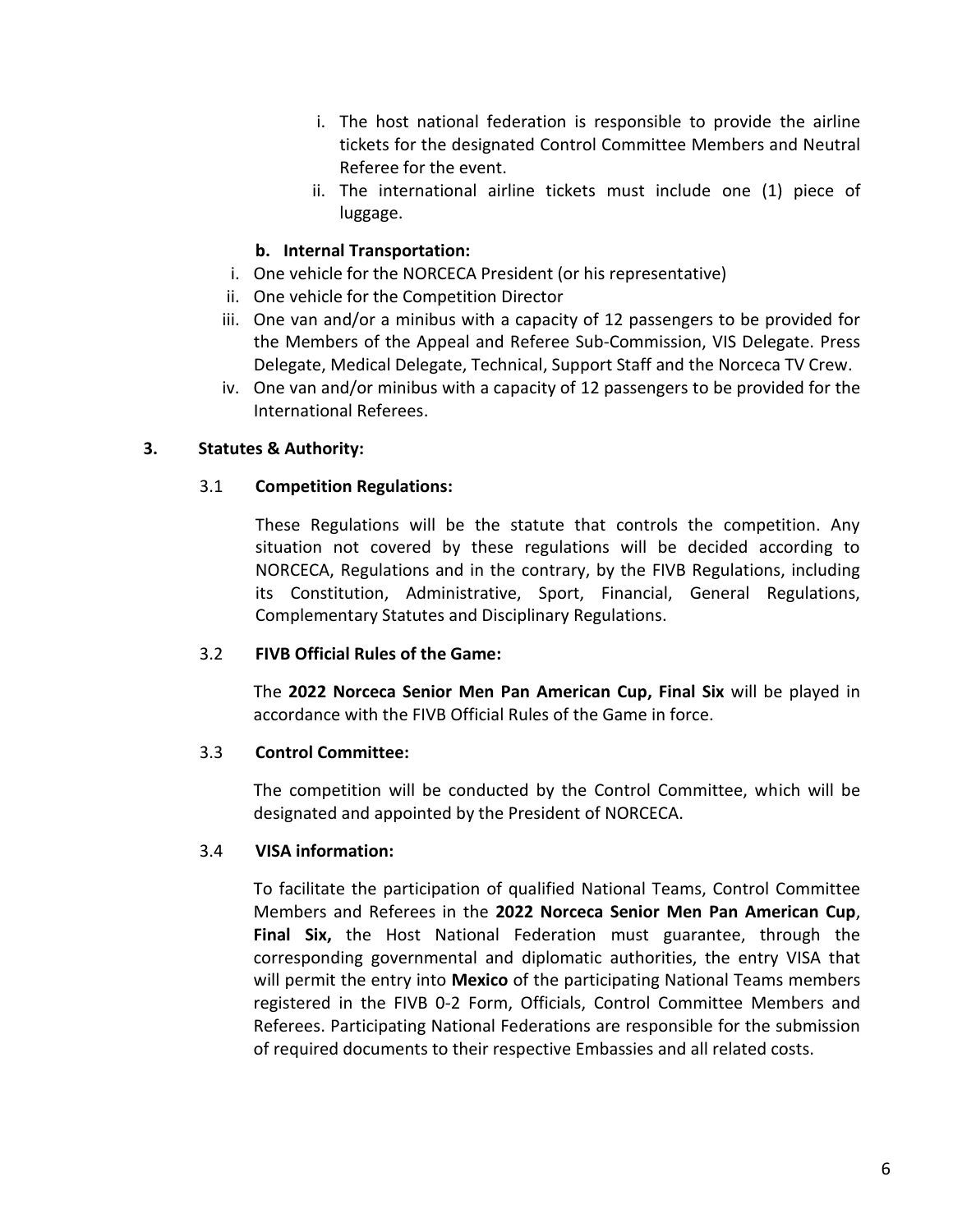**4. Event Schedule for the 2022 Norceca Men Pan-American Cup, Final Six:**

| <b>DATE</b>          | <b>ACTIVITY</b>                                                                                                                                                                                                                                                                                                                                                                                                                                                                                                                                                                                                                                                                        |
|----------------------|----------------------------------------------------------------------------------------------------------------------------------------------------------------------------------------------------------------------------------------------------------------------------------------------------------------------------------------------------------------------------------------------------------------------------------------------------------------------------------------------------------------------------------------------------------------------------------------------------------------------------------------------------------------------------------------|
| <b>JULY 8, 2022</b>  | <b>Arrival of Control Committee Members</b><br>• 17:00 Inspection visit to the Competition and Training Venues,<br>accommodation facilities, security, working offices, meeting<br>rooms, VIS, Press Conference Room, T.V. transmission and<br>transportation.<br>• 20:00 Control Committee and Organizing Committee<br>meeting to be held at NORCECA Headquarters.                                                                                                                                                                                                                                                                                                                    |
| July 9, 2022         | Arrival of Referees, Norceca Officials and Participating National<br>Teams.<br>• 8:00-16:00 Participating National Teams Preliminary Inquiry at<br>the team's hotel, according to their arrival schedule.<br>. 08:00 to 21:30 Training of participating National Teams,<br>according to their arrival schedule. Schedule to be determine.<br>• 10:00 to 13:00 Inspection visit to the Competition and Training<br>Venues, accommodation facilities, security, working offices,<br>meeting rooms, VIS, Press Conference Room, T.V. transmission<br>and transportation.<br>20:00 Control Committee and Organizing Committee<br>meeting to be held at the Control Committee hotel.        |
| <b>July 10, 2022</b> | Participating National Teams training and Preliminary Inquiry.<br>. 8:00-16:00 Participating National Teams Preliminary Inquiry at<br>the team's hotel, according to their arrival schedule.<br>. 08:00 to 19:00 Training of participating National Teams,<br>according to their arrival schedule.<br>• 10:00 to 13:00 Inspection visit to the Competition and Training<br>Venues, accommodation facilities, security, working offices,<br>meeting rooms, VIS, Press Conference Room, T.V. transmission<br>and transportation.<br>• 17:00 to 19:00 Practical Clinic for Referees, Scorekeepers, Line<br>Judges, VIS and support personnel, to be held at the Main<br>Competition Hall. |
| <b>July 11, 2022</b> | Day 1 - Competition<br>Preliminary Round Matches (Refer to the Official Competition<br>Format). Opening Ceremony at 18:00.<br>The time schedule and daily order of the matches will be decided<br>in accordance with the host National Federation, taking into<br>consideration the TV transmission schedule.                                                                                                                                                                                                                                                                                                                                                                          |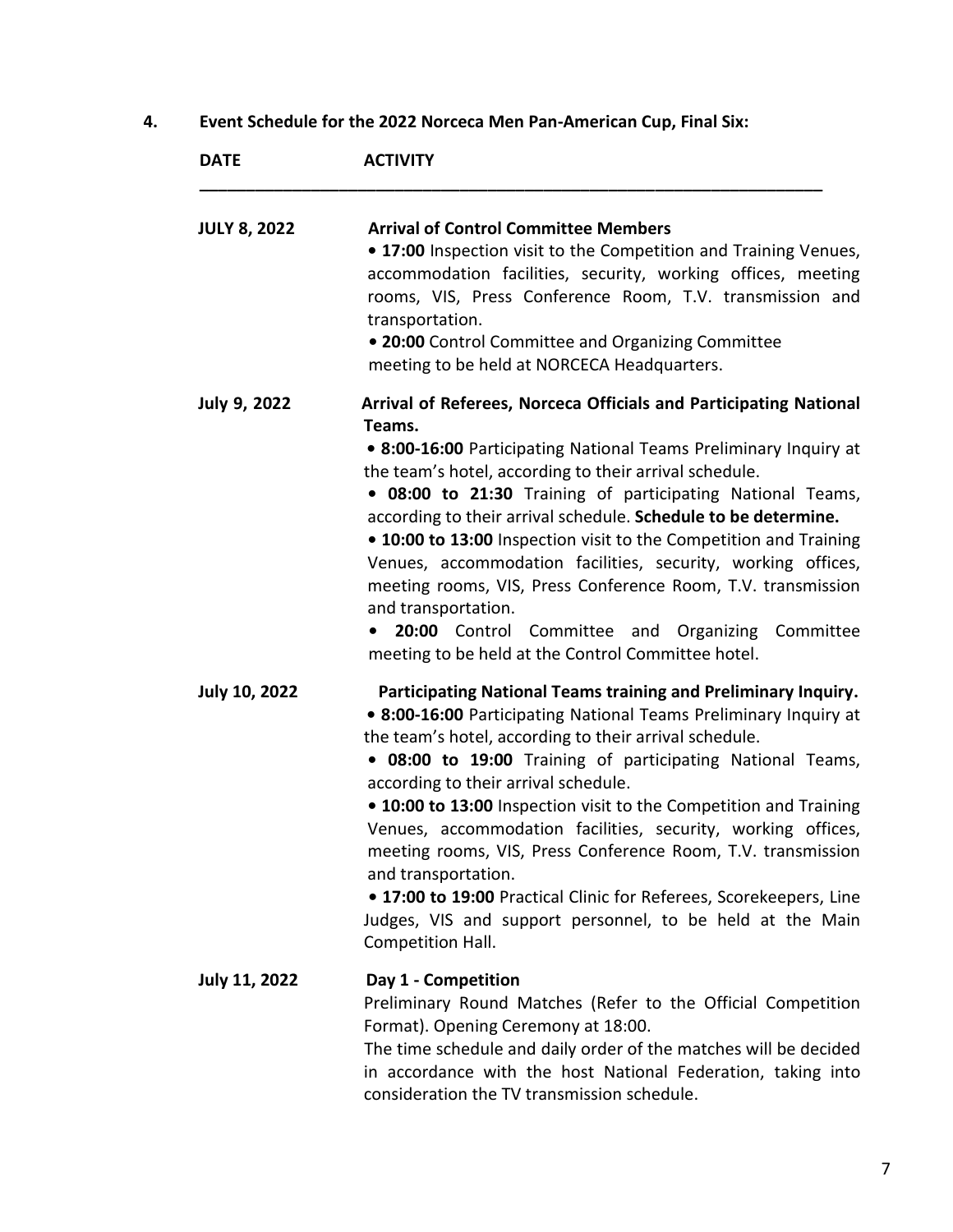| <b>July 12, 2022</b> | Day 2 - Competition<br>Preliminary Round Matches (Refer to the Official Competition<br>Format). The time schedule and daily order of the matches will<br>be decided in accordance with the host National Federation,<br>taking into consideration the TV transmission schedule.                                                                                                                                                                                                                               |
|----------------------|---------------------------------------------------------------------------------------------------------------------------------------------------------------------------------------------------------------------------------------------------------------------------------------------------------------------------------------------------------------------------------------------------------------------------------------------------------------------------------------------------------------|
| <b>July 13, 2022</b> | Day 3 - Competition<br>Preliminary Round Matches (Refer to the Official Competition<br>Format). The time schedule and daily order of the matches will<br>be decided in accordance with the host National Federation,<br>taking into consideration the TV transmission schedule.                                                                                                                                                                                                                               |
| <b>July 14, 2022</b> | Day 4 - Competition<br>Preliminary Round Matches (Refer to the Official Competition<br>Format). The time schedule and daily order of the matches will<br>be decided in accordance with the host National Federation,<br>taking into consideration the TV transmission schedule.                                                                                                                                                                                                                               |
| <b>July 15, 2022</b> | Day 5 - Competition<br>Preliminary Round Matches (Refer to the Official Competition<br>Format). The time schedule and daily order of the matches will<br>be decided in accordance with the host National Federation,<br>taking into consideration the TV transmission schedule.                                                                                                                                                                                                                               |
| <b>July 16, 2022</b> | Day 6 - Competition<br><b>Semifinal &amp; Qualification Round</b><br>(Refer to the Official Competition Format)<br>The time schedule and daily order of the matches will be decided<br>in accordance with the host National Federation, taking into<br>consideration the TV transmission schedule.                                                                                                                                                                                                            |
| <b>July 17, 2022</b> | Day 7 - Competition Finals<br><b>Final Round</b><br>(Refer to the Official Competition Format)<br>The time schedule and daily order of the matches will be decided<br>in accordance with the host National Federation, taking into<br>consideration the TV transmission schedule, except for the<br>Bronze Medal and Gold Medal Championship matches of the<br>tournament, which must be the last two matches, first the<br>Bronze and finally the Gold Medal Match, scheduled to conclude<br>the tournament. |
| <b>July 18, 2022</b> | Departure of Control Committee members, Referees and<br>participating National Teams.                                                                                                                                                                                                                                                                                                                                                                                                                         |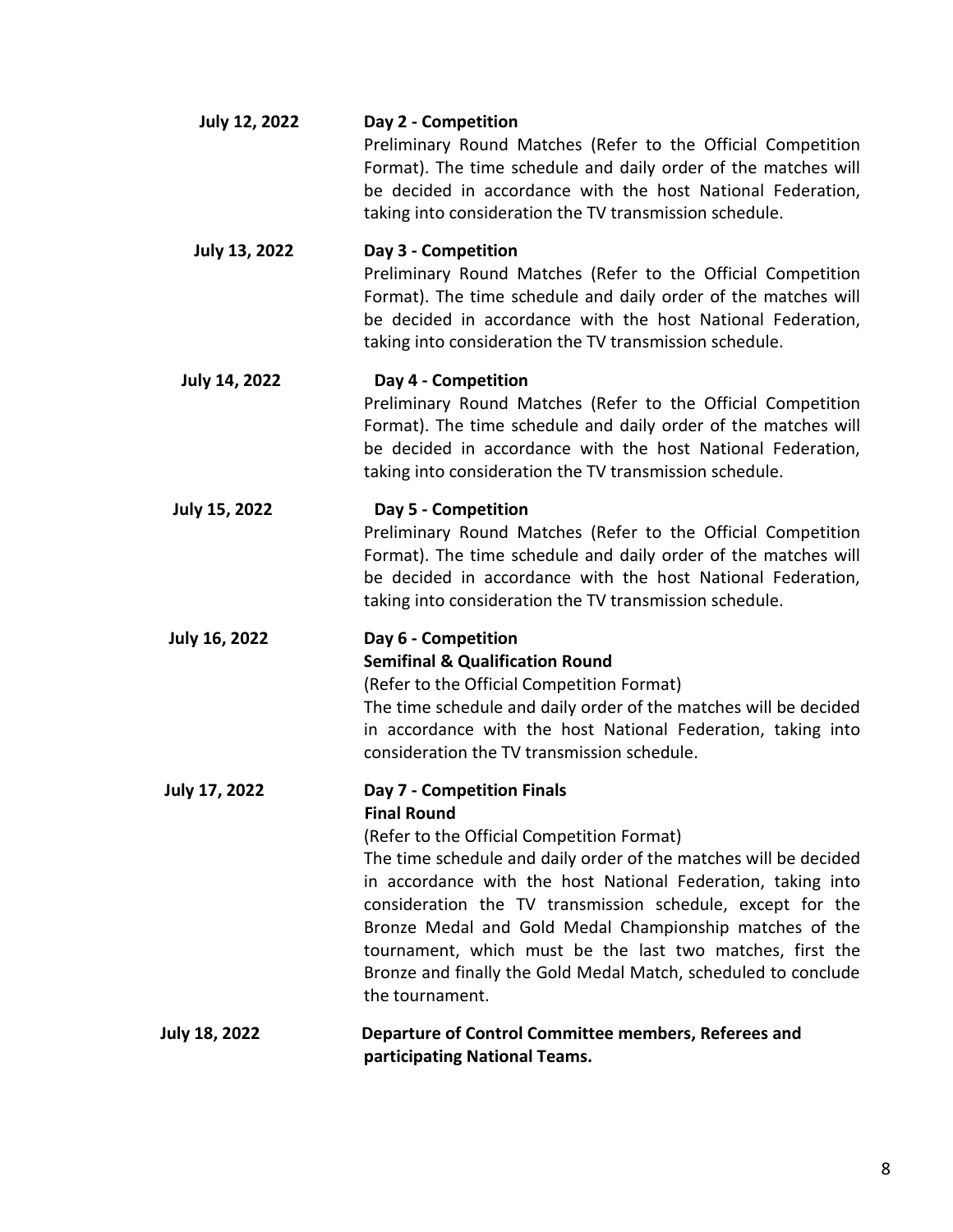### **5. Participating National Teams & Delegation Composition:**

**5.1** A maximum of six (6) teams are qualified by the NORCECA Continental Ranking, plus the points earned as results of the past 2021 Norceca Senior Men Pan-American Cup Final Six to participate in the **2022 Norceca Senior Men Pan American Cup, Final Six**. The qualified teams are the Host Country (1), Mexico and the top 5 teams in the NORCECA Continental Ranking as of **January 1, 2022. Qualified National Teams invited are:**

| Mexico (Host) | United States of America |
|---------------|--------------------------|
| Puerto Rico   | Canadá                   |
| Cuba          | Dominican Republic       |

**NOTE 1:** In case one of above qualified teams does not confirm its participation or withdraws after registering their participation, the next team in the Continental will be eligible to participate.

# **5.2 Team Composition:**

Each National Team delegation will be composed of a maximum of 21 persons plus one (1) international or continental referee (Up to 14 Players, 1 Team Manager, 1 Head Coach, 1 Assistant Coach, 1 Medical Doctor (FIVB Accredited) 1 Physiotherapist (FIVB/Norceca Accredited) 1 Assistant Coach Athletic Trainer (Norceca Accredited) 1 NORCECA accredited Journalist or Statistician and 1 FIVB International Referee) per participating National Team.

The National Team Delegation may consist of:

- Up to fourteen (14) Players
- Four (4) Officials (One Team Manager, One Head Coach and Two Assistant Coaches/Athletic Trainers)
- One (1) Doctor (FIVB accredited)
- One (1) Physiotherapist (FIVB accredited)
- One (1) Sports Journalist or Team Statistician (NORCECA accredited)
- One (1) Referee (FIVB International Referee or Continental Referee) to be approved and designated by the NORCECA President with the advice of the Norceca Refereeing Commission President.

# **5.3 Additional Team Personnel:**

All persons that exceed what is stipulated in Article 5.2 above will be considered as additional personnel and the National Federation (NF) that registers them will have to cover all their expenses, including lodging, meals and internal transportation. The names of these persons should be submitted in advance to NORCECA, and the National Federation concerned must pay the amount of **USD\$100.00** (One Hundred Dollars) daily per person for their registration based on double room occupancy or **USD\$150.00** (One Hundred and Fifty Dollars) daily per person in single room occupancy.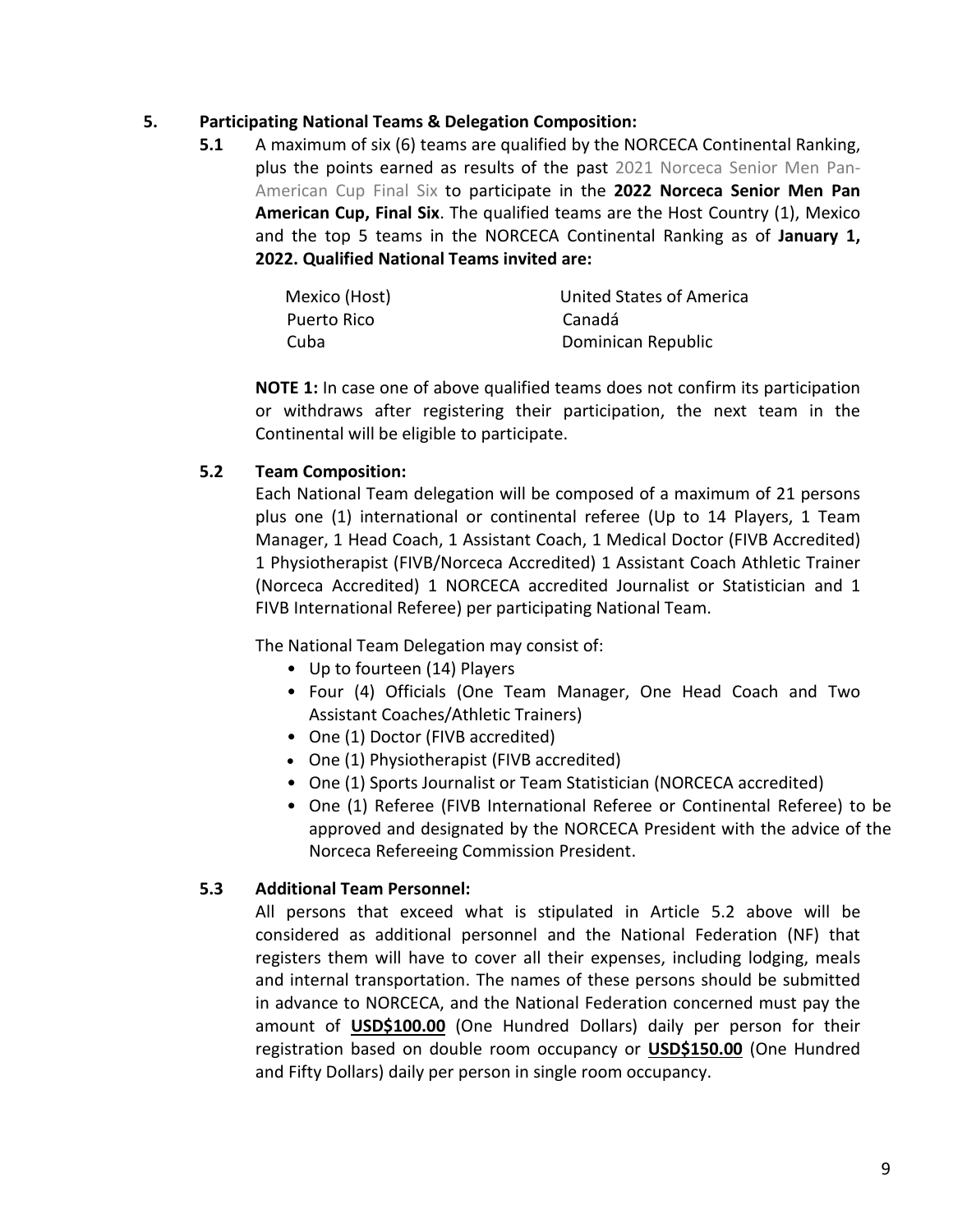The NF that registers additional personnel shall make the corresponding payment before, but not later the Preliminary Inquiry.

- **5.4 Accommodation venue room distribution per participating National Team; Nine (9) double rooms or four triple (4) rooms and three (3) double rooms to be distributed as followed:** 
	- 7 Double Rooms for the 14 players or 4 Triple Rooms and 1 Double Room.
	- 2 Double Rooms for one Head Coach, one Assistant Coach, one Team Medical Doctor (FIVB accredited only) and one Athletic Trainer (FIVB accredited only).

# **Two (2) Single Room to be distributed as followed:**

- 1 Single Room for the Team Manager.
- 1 Single Room for the Team Physiotherapist (FIVB Accredited only)
- **5.5 FIVB** International or Continental Referee will be lodged separately in double room occupancy.
- **6. Player's Eligibility:**
	- 6.1 **The 2022 Norceca Senior Men Pan-American Cup, Final Six, is an Intercontinental International Competition that form part of the qualification process to the 2023 NORCECA Continental Championship and the Pan American Games, Santiago de Chile 2023.** Participating players must be citizens of the country that they represent according to the FIVB Sports and General Regulations. The official document to verify the player's citizenship eligibility is their valid passport, one that shall be issued by the competent governmental authorities of their country. Team Managers must submit, for control and database purposes, color copies of the National Team players´ passports (provided on CD or paper color copy) during the Team Preliminary Inquiry.
	- 6.2 The passports of all players must be presented to the Control Committee for verification during the Team Preliminary Inquiry. Players whose original passport (no passport copies will be accepted) is not presented during the Preliminary Inquiry will not be accredited and therefore, will not be eligible to participate in the competition.

# **7. Registration:**

 7.1 The registration of each participating National Team will consist of submitting the FIVB O-2 Form to NORCECA together with the payment of the registration fee of **USD\$3,000.00** (Three Thousand Dollars) before the established deadline. The O-2 Form may contain up to 25 athletes and no declaration of Captain or Libero(s) is required. No substitutions or changes of athletes are permitted after the submission of the O-2 Form. The final list of 12 or 14 participating athletes on the O-2bis Form must be constituted from among the 25 players listed in the O-2 Form.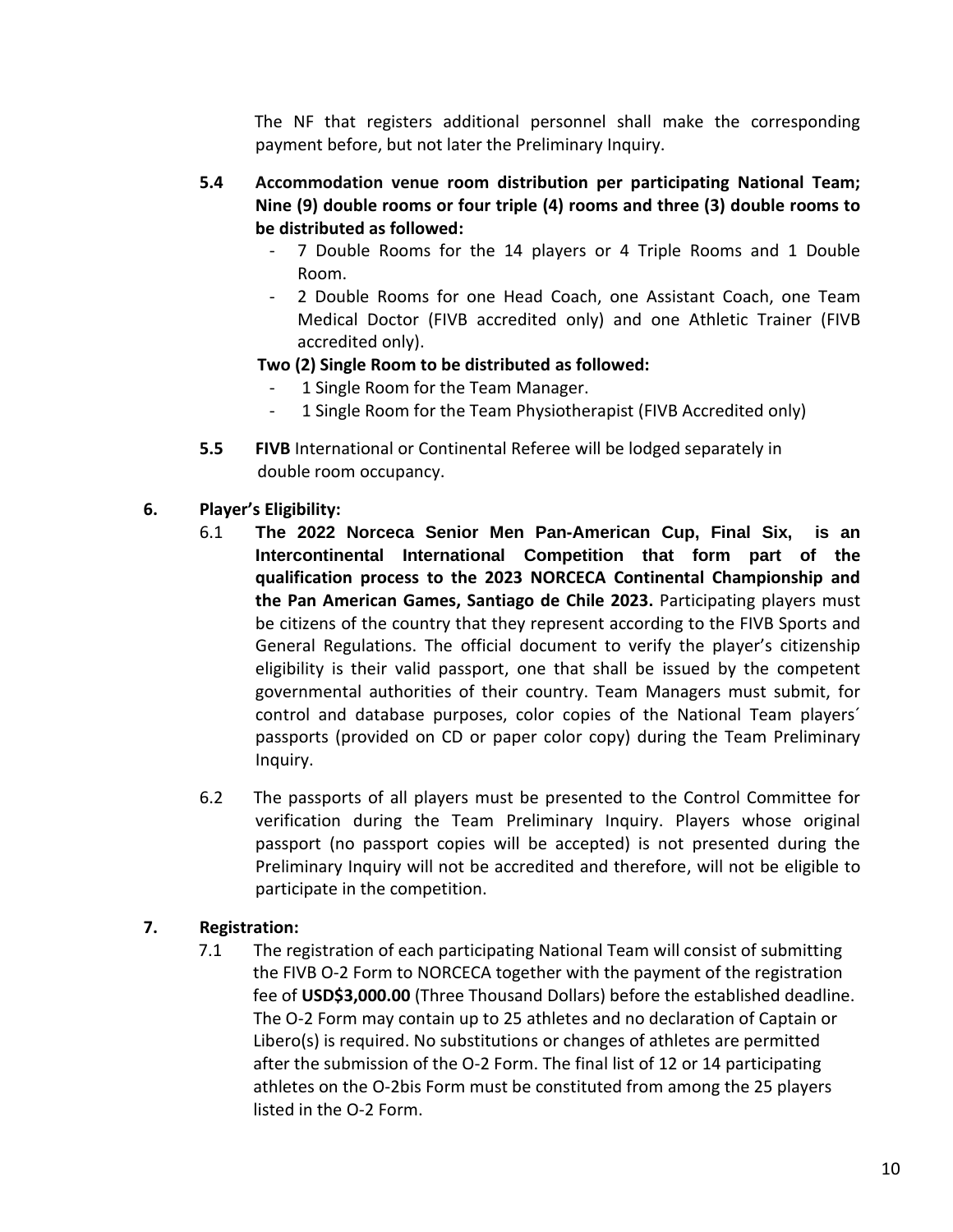The O-2 Form submission must be completed online [\(www.fivb.org/vis/login.aspx\)](http://www.fivb.org/vis/login.aspx) for the implementation of the FIVB Live Score System (O-2 VIS). A printed copy of the completed form must be sent to the NORCECA Sport Events Department prior to the established deadline for each event. If you require assistance, please visit the webpage above or contact the FIVB VIS Webmaster.

Additionally, an **Anti-Doping control test fee of USD\$500.00** (Five Hundred Dollars), per participating team must be paid to cover the Doping Control test to be performed during the competition.

### **Registration**:

7.1-A The registration of each participating national team will consist in submitting the FIVB O-2 Form to NORCECA. Teams may travel to the event with up to 25 players, but additional players and staff as stipulated in the Competition Regulations that exceed 21 persons need to be covered by their National Federation, as indicated in Article 2.5 above.

The O-2 Form may contain up to 25 athletes and no declaration of Captain or Libero(s) is required. No substitutions or changes of athletes are permitted after the submission of the O-2 Form. The final list of 12 or 14 participating athletes on the O-2bis Form must be constituted from among the 25 players listed in the O-2 Form and presented to the Control Committee of the event within the 24 hours before the official starting time of each match.

The O-2 Form submission must be completed online [\(www.fivb.org/vis/login.aspx\)](http://www.fivb.org/vis/login.aspx) for the implementation of the FIVB Live Score System (O-2 VIS). A printed copy of the completed form must be sent to the NORCECA Sport Events Department prior to the established deadline for each event. If you require assistance, please visit the webpage above or contact the FIVB VIS Webmaster.

- 7.2 The payment of registration and Anti-Doping test fees must be made in **USD\$Dollars** only, to be paid to NORCECA through one of the following options:
	- through an international bank transfer
	- through a bank administration check sent by DHL, FED EX, etc.
	- paid in cash at the Preliminary Inquiry
- 7.3 For the payment of fees through an international bank transfer, the transfer payment should be made to the following bank account and must be received by NORCECA at least **2 weeks** prior to the start of the event:

| Name of Bank:        | <b>CITIBANK</b>                 |
|----------------------|---------------------------------|
| Account No:          | 36265289                        |
| Swift Code:          | CITIUS33                        |
| <b>Bank Address:</b> | New York, N.Y., 10013           |
|                      | <b>United States of America</b> |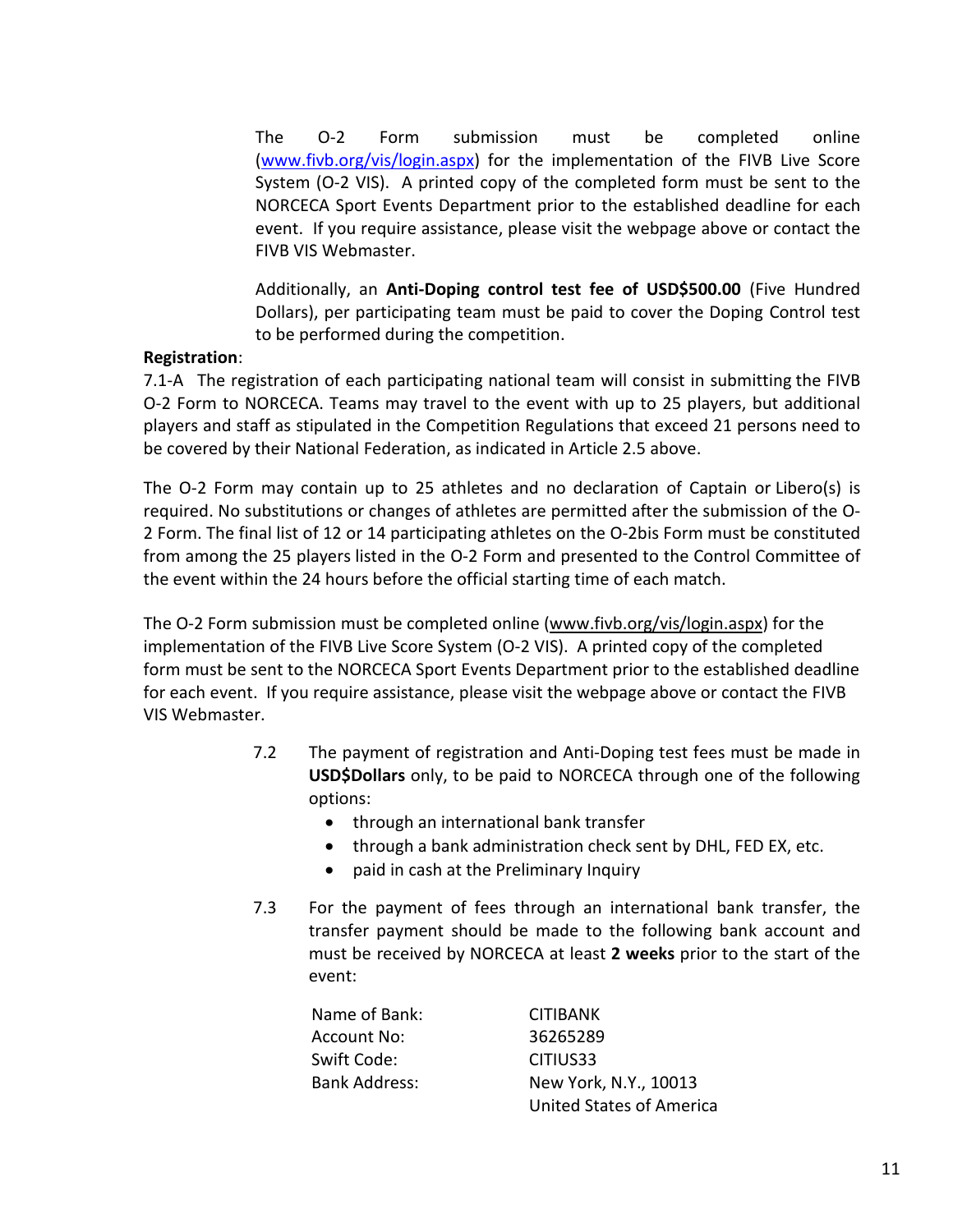| <b>Beneficiary Bank:</b> | Banco BDI SA                         |
|--------------------------|--------------------------------------|
| <b>Address of Bank:</b>  | Av. Sarasota #27, La Julia           |
|                          | Santo Domingo, Republica Dominicana  |
| For further credit to:   | Confederación NORCECA de Voleibol    |
| Account No.:             | 4010048081                           |
| Address:                 | Av. Máximo Gómez, Esq. 27 de Febrero |
|                          | Pabellón de Voleibol, 3ra Planta     |
|                          | Centro Olímpico Juan Pablo Duarte    |
|                          | Santo Domingo, República Dominicana  |

7.4 The payment of the fees through a check (bank administration check), must be received by NORCECA at least **2 weeks** prior to the start of the event, together with the original of the FIVB 0-2 Form, by certified express mail and/or DHL, FED EX, etc., to the following address:

### **Loraine Rivera**

NORCECA Finance Department Av. 27 de Febrero Esq. Máximo Gómez Pabellón de Voleibol, 3ra. Planta Centro Olímpico Juan Pablo Duarte Santo Domingo, Distrito Nacional, República Dominicana Tel: + (809) 472-1222 + (809) 472-1547 Email: **norcecacounter@gmail.com**

# 7.5 **Payment of fees may be effective in cash (USD\$Dollars only) to the Control Committee Administrative Director during the Preliminary Inquiry prior to the start of the event.**

7.6 A copy of the FIVB 0-2 Form, one (1) team photo and individual photos (size 2x2) of all members of each participating team delegation (players, officials, doctors, journalists, statistician and referees) must be remitted by email to the NORCECA Sport Events Department [\(norcecanfdirector@gmail.com\)](mailto:norcecanfdirector@gmail.com) prior to the established deadline.

# 7.7 **Player Final Registration (FIVB O-2 bis Form):**

During the Preliminary Inquiry, the Team Manager must submit, to the Control Committee, the FIVB O-2bis Form with a maximum of 12 or 14 players (comprised only of the players registered in the O-2 form), if more than 12 players are register in the O-2bis, two Liberos Players must be included in the final list O-2bis. In the case that the FIVB O-2bis Form is not provided to the Control Committee, the first 12 players in the FIVB O-2 Form will constitute the team. Teams registering more than 12 players must register two Libero players. Also, for Control Committee registration and VIS Data Control, the players positions **(Outside Hitter, OH, Middle Blocker, MB, Opposite, OP, Setter, S and**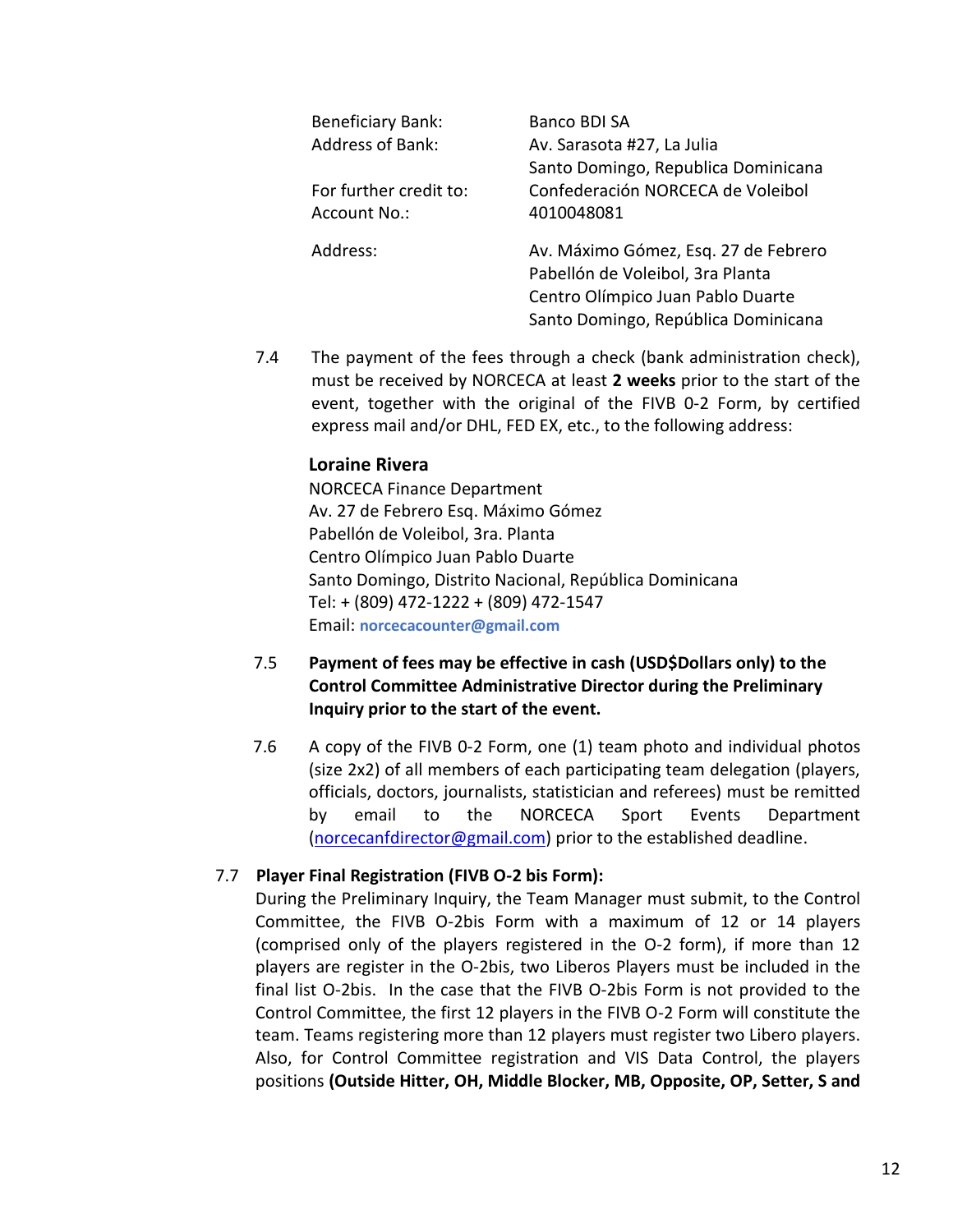**Libero, L)** must be indicated in the final O2bis Form, form that is available for use in the Norceca Website.

# **8. Official Rules, Ball & Uniforms:**

8.1 The **2022 Norceca Senior Men Pan American Cup, Final Six,** will be played under the current FIVB Rules of the Game in force at the time of the competition. All necessary interpretations are to be clarified during the Referee Clinic and/or the General Technical Meeting.

# 8.2 **Official Ball:**

The official competition game ball will be the **Molten V5M-5000**. NORCECA will provide to the host National Federation a total of sixty (60) Molten V5M-5000 volleyballs.

# 8.3 **Uniforms:**

Player's uniforms should be NORCECA Homologated and in accordance with FIVB Official Uniform Guidelines. Each team should have available a minimum of three (3) sets of playing uniforms of different colors, one of which should be based white in color. The team Captain uniforms should be presented at the Preliminary Inquiry for Control Committee inspection. In case that the Libero(s) uniform are different in style and color from that of the rest of the National Team uniforms, it is required to be also presented for Control Committee inspection. The player's names and numbers on the uniforms must be the same as on the FIVB O-2 and O-2 bis Forms. Player's accessories and injury prevention devices, (compression pads, knee pads, elbow pads, etc.) must be of the same color design as the uniform jersey. Neutral colors, black and white, are also accepted. Teams' players wearing injury prevention devices must be all uniformed (same color /design) and must be presented at the team preliminary inquiry for inspection and approval.

# **Publicity on Uniforms:**

Publicity on player´s uniforms must be authorized by NORCECA previous to completion of the publicity uniform form and the payment of the established fee of USD\$5,000.00 (Five Thousand Dollars). This form is available for download through the NORCECA Confederation website, [www.norceca.net.](http://www.norceca.net./) Publicity on players' uniforms must be in accordance with the FIVB Sport Material, Team Equipment, and Advertising Guidelines. Teams presenting uniforms that are not in compliance with the FIVB regulations will not be able to use those uniforms during the event, therefore, new uniforms that comply with the FIVB Uniform Regulations and FIVB Sport Material, Team Equipment and Advertising Guidelines must be presented to the Control Committee of the event for approval.

# **8.4 Officials on the Bench and dress code:**

All Officials on the bench **(maximum of five officials on the bench to be decided by the team manager)** must be uniformed according to the dress code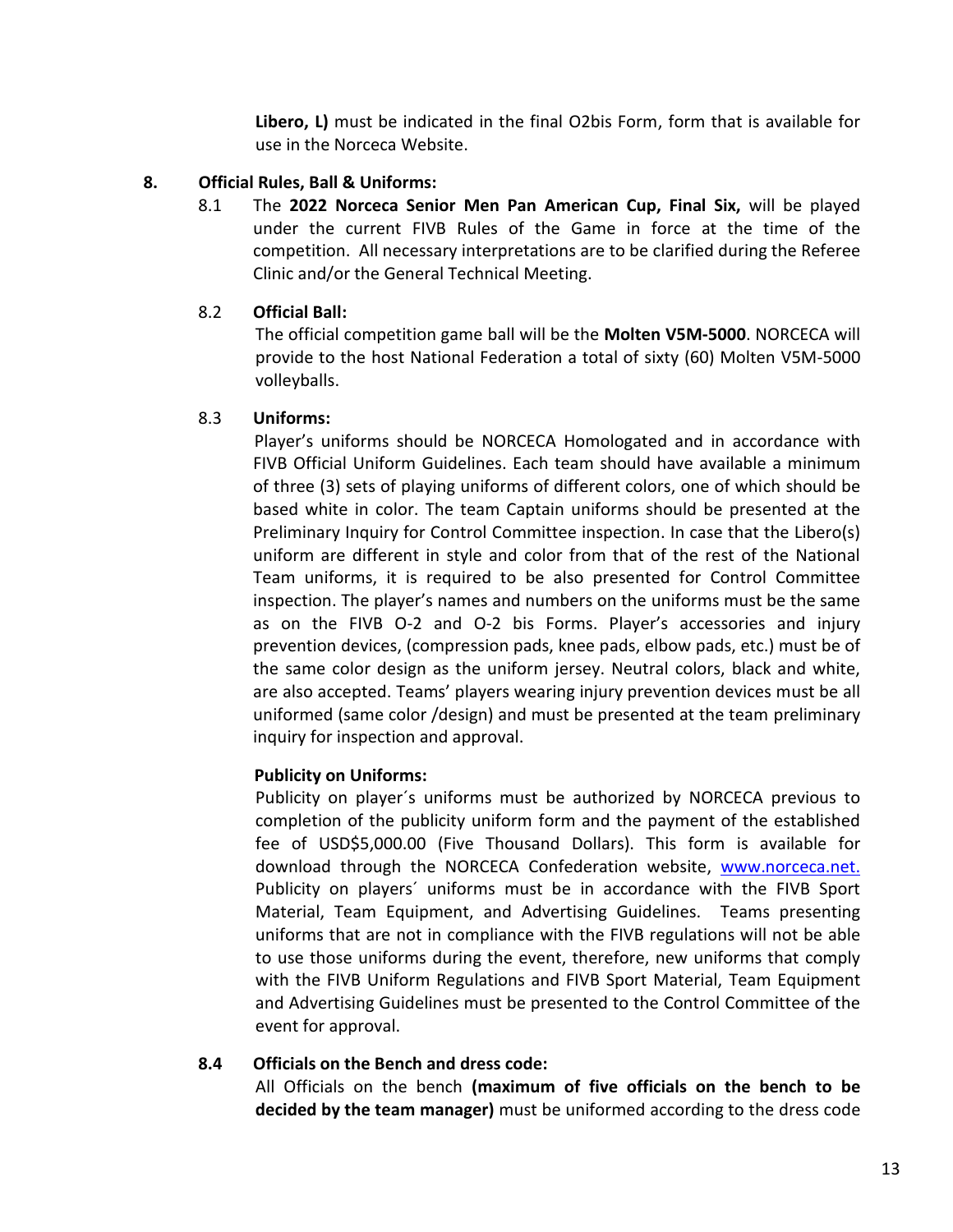of the current FIVB Sport Regulations. Those Officials that do not comply with the dress code established will not be allowed to sit on the bench. Each participating team manager is entitled to determine up to five (5) officials to be on the bench but must declare and register then for the entire competition during their National Team Preliminary Inquiry. In addition, team medical staff is allowed to be seated behind the team bench, as foreseen by the regulations site plan.

#### **9. Competition Format and Team Distribution:**

- 9.1 The **2022 Norceca Senior Men Pan American Cup, Final Six,** will be played under the following competition formats:
	- a) With six (6) teams, a Round Robin will be played. The first four (4) teams ranked in the Preliminary Round will advance to compete in the Semifinal Round. ( $1^{st}$  vs  $4^{th}$  and  $2^{nd}$  vs  $3^{rd}$ ). Winners of the Semifinal Round will play a match to determine the Champion and Vice-Champion. The losers of the Semifinal Round will play one match to determine the  $3<sup>rd</sup>$  and  $4<sup>th</sup>$  place. Fifth and sixth place teams will play one match to determine their final ranking of the event.
	- **NOTE: Following the NORCECA Senior Men Ranking in force as of January 1, 2022, plus the points results from the past 2021 Norceca Senior Men Pan-American Cup Final Six, the official competition format of the event will determine the match distribution in the Preliminary Rounds. No changes to the official competition format of the event will be permitted after it has been determined and approved by Norceca.**

#### 9.2 **Round Robin Ranking:**

To establish the ranking of teams after Preliminary Round, the ranking of the teams will be determined as follows:

- 1. By the results of matches won and lost.
- 2. In case of equality in the number of matches won and lost, among two or more teams, the final ranking of the teams will be determined by the number of points gained among teams during the Preliminary Round.
- 3. The following points will be awarded to each team per match, according to the number of sets won/lost:

| Match won $3-0 = 5$ points                      | Match lost $0-3 = 0$ point  |
|-------------------------------------------------|-----------------------------|
| Match won $3-1 = 4$ points                      | Match lost $1-3 = 1$ points |
| Match won $3-2 = 3$ points                      | Match lost $2-3 = 2$ points |
| Match forfeited = 0 points $(0-25, 0-25, 0-25)$ |                             |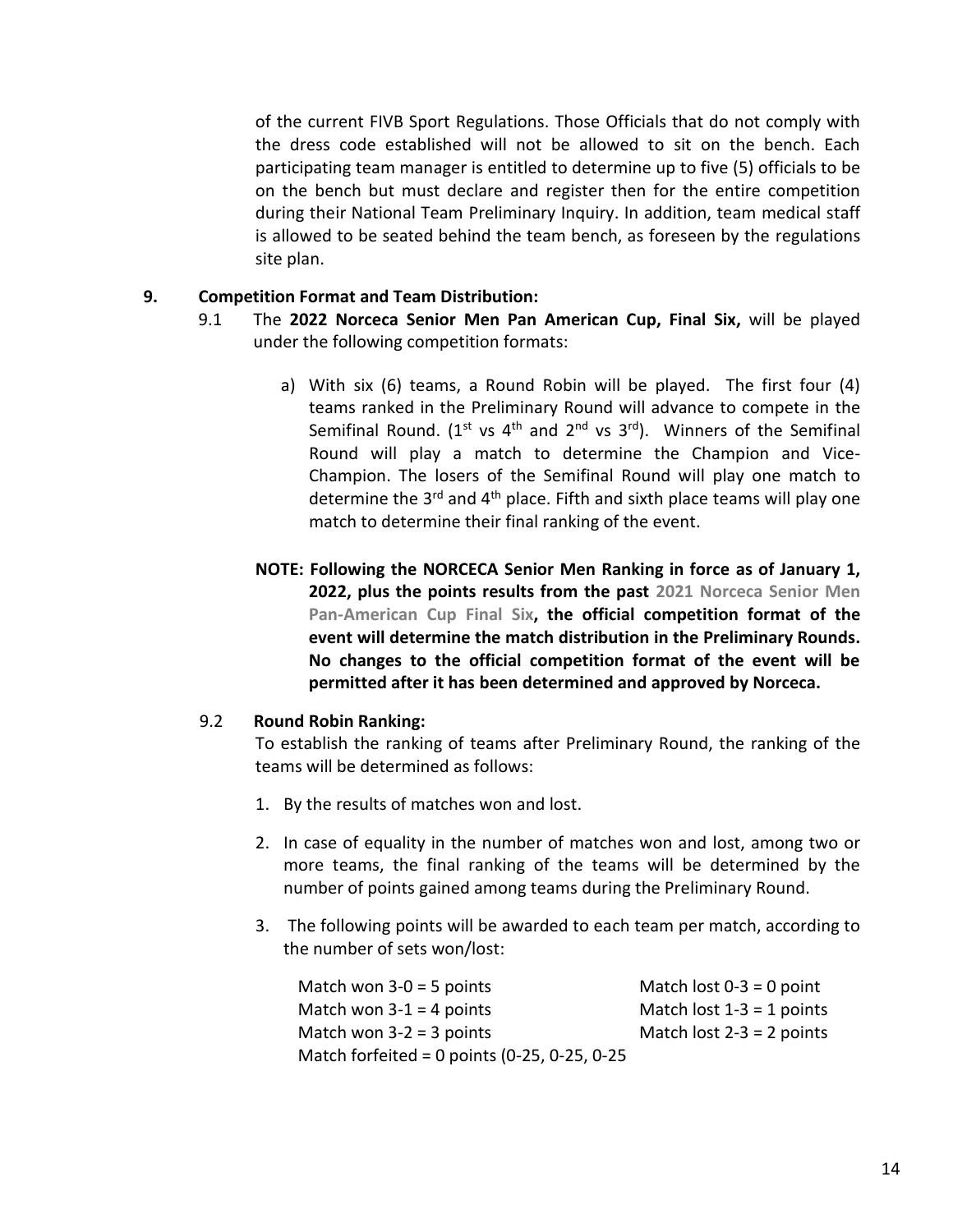### 9.5 **Tie Breaking Procedure:**

In case of equality in the number of points gained by two or more teams, the tie will be broken by the points ratio with the following criteria, in order of importance:

- A) **Point Quotient:** In case of equality in the number of points gained by two or several teams they will be classified in descending order by the quotient resulting from the division of all points scored by the total of points lost.
- B) **Set Quotient:** If the tie persists as per the points quotient the teams will be classified in descending order by the quotient resulting from the division of the number of all sets won by the number of all sets lost.
- C) **If the tie continues as per the set quotient between two teams,** the priority will be given to the team which won the last match between them.
- D) **When the tie is between three or more teams** a new classification of these teams will be made taking into consideration only the matches in which they were opposed to each other.

### 9.6 **Team Distribution:**

For the **2022 Norceca Senior Men Pan American Cup Final Six,** participating National Teams will be distributed for their match according to their position in the NORCECA Senior Men Continental Ranking as of **January 1, 2022**, plus adding the points of the result (rankings) of the past **2021 Norceca Senior Men Pan American Cup Final Six**.

#### **10. Rights of the Host Country:**

- 10.1 The Host National Federation has the right to choose one (1) match in the Competition Schedule of the Preliminary Round.
- 10.2 Once the Preliminary Round matches are established, the host National Federation will propose to the Control Committee the time and order of all matches to be played. All matches are established in the Official Competition Schedule/Format of the event and no changes will be permitted once it is approved and published in the first bulletin of the event.
- 10.3 The host country will also have all other rights as established in the FIVB General Regulations.

# **11. Financial Responsibilities:**

- 11.1 The following will be the financial responsibilities of the host National Federation:
	- a) **Internal Transportation, lodging, and meals** for Control Committee, Referees and Team Delegations, from the date of arrival to date of departure as specified in Article 2.5.
	- b) **Medical Service:** First-aid medical service must be provided during the Competition. (International Medical Insurance is mandatory for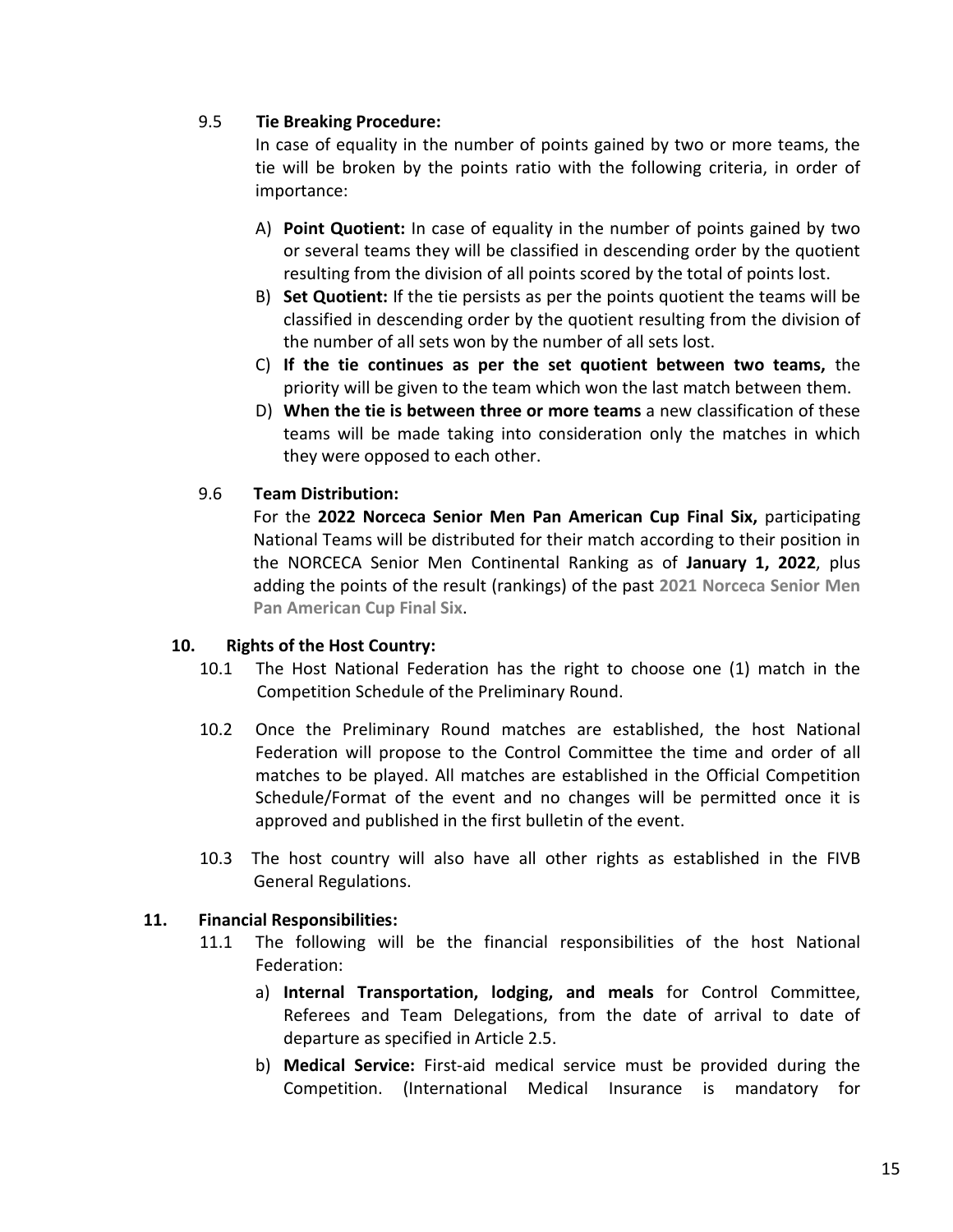participating teams to cover the payment of medical services that may be required by the members of their delegation, including medical services related to the COVID19), Anti-Doping Control Test to be performed as schedule.

- c) **Payment of Per Diem** to Control Committee Members, Technical, Support Staff and Referees, according to what has been established by NORCECA, as follows:
	- **US\$100.00** (One Hundred Dollars) per day, two days before and one day after the competition for the Members of Control Committee, Medical Delegate, Venue Operation Manager, Members of the Appeal and Referee Sub-Commissions and the official Photographer, according to the established Regulations.
	- **US\$150.00** (One Hundred and Fifty Dollars) per day, two days before and one day after the competition for the Control Committee President, Competition Director, Administrative Director, Press Delegate, and VIS Delegate.
	- **US\$100.00** (One Hundred Dollars) per day, two days before and one day after the competition to be paid to the FIVB International Referees or Continental NORCECA/CSV Referees per participating team. Maximum participating Referees is eight (8) which includes the participating National Teams Referees, neutral and reserved local Referees.
		- **NOTE 1:** The payment of Per Diem for the Members of the Control Committee, Competition Director, Administrative Director, Press Delegate, Medical Delegate, VIS Director, Technical, Support Staff and participating Referees must be covered before the start of the competition.
	- **NOTE 2:** The payment of Per Diem to local officials, technical and support staff personnel, including the members of the Control Committee of the host country, Medical and local Press Delegate, is to be made in accordance with the established agreement between the Host National Volleyball Federation with the person contracted for the required services.
	- **NOTE 3:** For the payment of the Per Diem for the FIVB International Referees, or Continental Norceca Referees the Host National Federation is responsible to cover 50% and the remaining 50% is to be covered by the Referee's participating National Federation of origin and/or the National Federation that the Referee represents, according to the decision of NORCECA. All participating NFs must pay the Referees´ Per Diem in cash (USD\$Dollars) to the Administrative Director of the Event during the National Teams Preliminary Inquiry.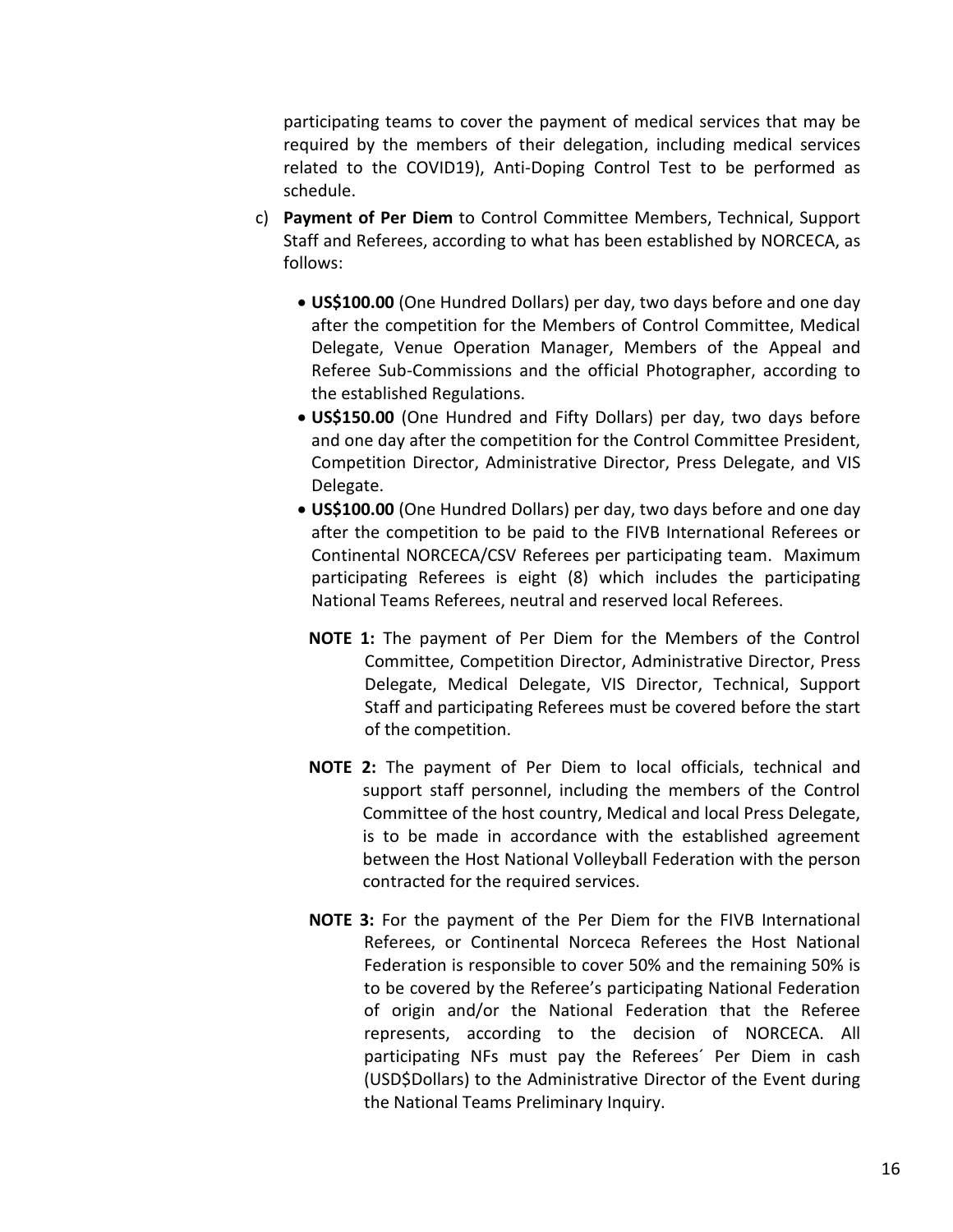- d) The host National Federation must cover the following financial responsibilities toward the NORCECA Volleyball Confederation:
	- **USD\$120,000.00** (One Hundred Twenty Thousand Dollars) to cover the payment of the hosting fee of the event.

#### **Sponsorship and Marketing:**

A fee of **USD\$30,000.00** (Thirty Thousand Dollars) is to be paid to **NORCECA by the host National Federation** to cover the sponsorship and marketing rights of the event that also includes commercial advertising or promotion of products in or outside the main competition venues or through the TV transmission broadcasting of the event. When the maximum fee is paid, the host organizer National Federation has unlimited rights for the marketing and sponsorship rights of all local and TV local broadcasting of the event.

Also, if the above fee package is not an option, a fee of **USD\$3,000.00** (Three Thousand Dollars) is to be paid to **NORCECA** by the host National Federation for each incidence of commercial advertising or promotion in or outside the main competition venues or through the TV transmission broadcasting of the event, establishing a maximum of sponsorship and marketing rights fee of **USD\$30,000.00**. When the maximum fee is paid, the host organizer National Federation has unlimited rights for the marketing and/or sponsorship rights of all local and TV local broadcasting of the event.

> **Note 1:** Government, State and/or Provincial financial support and/or contribution will not be considered as sponsorship, commercialization and/or marketing.

> **Note 2**: NORCECA reserves the right to allocate the following official NORCECA sponsors´ banners around the court or on the floor of the court: NORCECA, FIVB, PVU, MOLTEN, Mizuno and SPORT COURT.

> **Note 3:** NORCECA reserves the rights of the international sponsorship, as well as, the international marketing, radio transmission, TV broadcasting, internet streaming and other international marketing, sponsorship and publicity means outside the **territory of Mexico.**

> **Note 4:** For an additional fee of **USD\$30,000.00** that is to be paid to NORCECA for the purchase of the international rights of sponsorship and marketing, radio transmission, TV broadcasting, internet streaming and other international marketing, sponsorship and publicity means outside the **territory of Mexico**, the **Mexican National Volleyball Federation** acquires the international rights for its resales.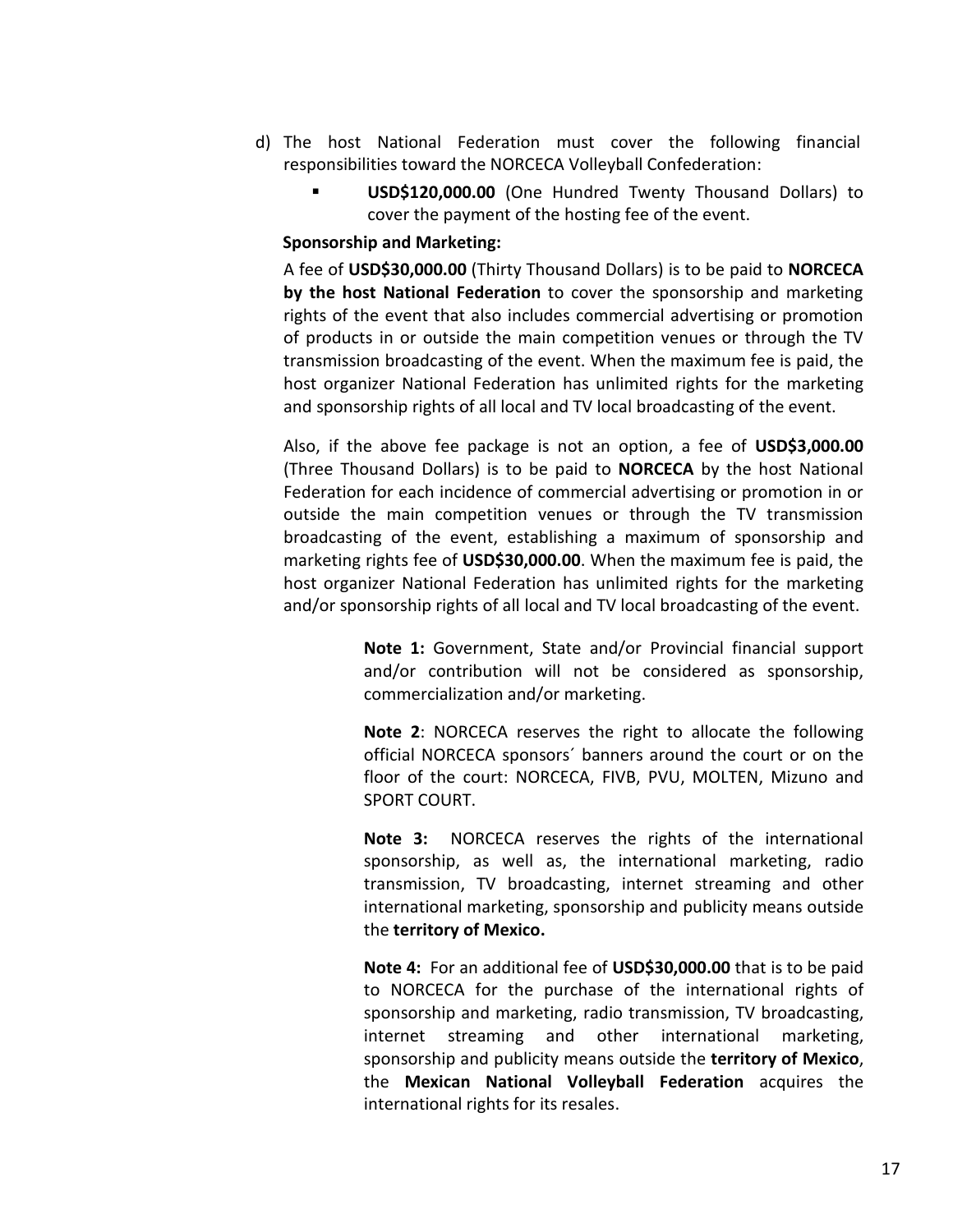**REGISTRATION FEE:** For this event, the registration fee to be paid to Norceca for the participation of National Teams will be **US\$3,000.00** (Three Thousand Dollars) the registration fee is to be paid to NORCECA by the participating National Teams Federations.

- e) **Air Fare:** The Host National Federation will be responsible to cover the payment of the air fare (economical class) for Control Committee Members and one (1) Neutral Referee (as needed) as outlined in the Financial Regulations.
- f) **Event Tickets:** The Host National Federation must provide to Norceca fifteen (15) VIP tickets & thirty-five (35) General Admission tickets per match and/or per day of competition, in case that the event tickets are valid for each day of competition.
- 11.2 The following are the responsibilities for **participating National Federations**:
	- a) To remit a letter confirming the participation of their National Team to NORCECA and the host National Federation before the established deadline.
	- b) Payment of Entry Fee of **US\$3,000.00** (Three Thousand Dollars) to be paid to Norceca in addition to the Anti-Doping control test fee of **US\$500.00** (Five Hundred Dollars) before the established deadline.
	- c) Payment of **50% of the Per Diem** to the FIVB International or Continental Referee representing their National Federation.
	- d) Remit together with a copy of the FIVB 0-2 Form, one (1) team photo and individual photos (size 2x2) of all members of each participating team delegation (players, officials, doctors, journalists and referees) by email before the established deadline.
	- **e) Be responsible for all other additional expenses of their delegation that may apply.**
	- f) Payment of international transportation, as well as visa fees, and airport taxes.
	- g) To present the following documents, team gear and equipment during the Preliminary Inquiry:
		- FIVB O-2 VIS Form
		- FIVB O-2 bis Form (hard copy and the online VIS copy)
		- FIVB M-3 form
		- NORCECA L-1 Form
		- NORCECA L-2 Form
		- NORCECA L-3 Form
		- FIVB M-8 (if necessary)
		- NORCECA Publicity Form and publicity payment receipt (if necessary)
		- Original passports of all players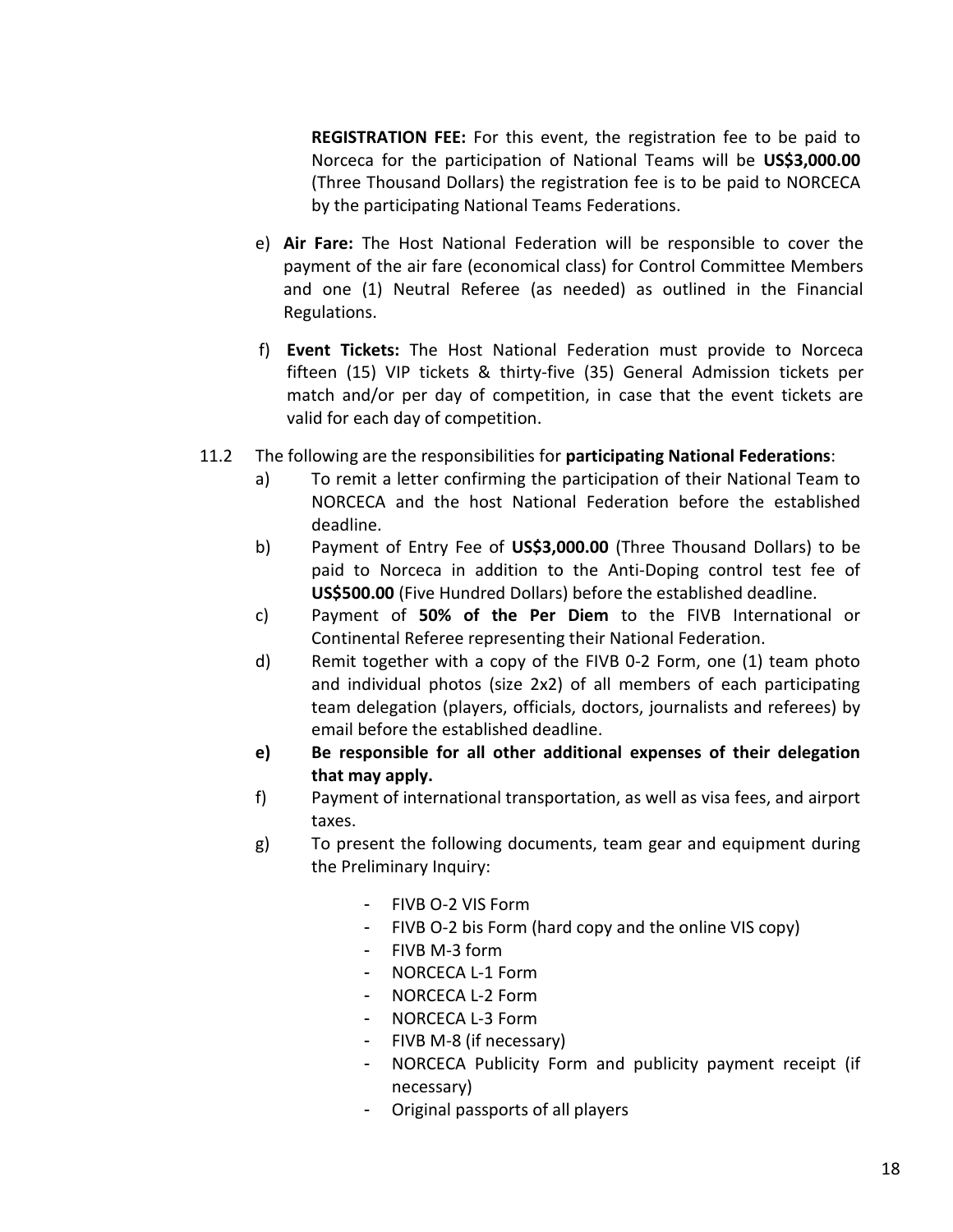- Color copy of all players' passports (provided on a CD)
- Country Flag (4 feet x 6 feet)
- Country National Anthem
- Captain & Libero Uniforms
- Injury prevention devices team gear for approval (Compression pads, undershorts and arms calf's, socks)

### **12. Complaints and Sanctions:**

### 12.1 **Complaints:**

- a) All complaints must be presented in writing to the Control Committee. The procedure established to present a complaint must be according to the FIVB Sports Regulations. Complaints will be resolved according to the FIVB General, Sports and Rules of the Games in force.
- b) Complaints related to a technical violation of the FIVB Rules of the Game in force must be resolved by the acting Control Committee of the match where the violation of the Rules of the Game has been verified. The procedure must be in accordance with the Norceca Sports Regulation (**Judges Conference**). Violation of the Rules of the Game must be claimed by the affected team, during the development of the match in course and must be resolved during the match by the Control Committee. Also, the acting match Jury President and the Refereeing Delegate, may intervene when a technical violation to the Rules of the Game is verified to resolve the situation and to ensure the proper continuation of the match in course.
- c) All complaints and appeals not related to a technical violation of the Rules of the Game must be presented in writing to the Control Committee President within 60 minutes after the conclusion of the match. Complaints and appeals must be presented with a deposit of US\$500.00 (Five Hundred Dollars) cash; if the complaint and/or appeal proceeds, the deposit will be reimbursed. The Control Committee President must announce the verdict within 12 hours after the presentation of the complaint and/or appeal.

#### 12.2 **Sanctions:**

For this competition the following sanctions have been established:

- a) Negligence to provide the FIVB O-2 Form and the O-2 VIS online registration by the deadline established will apply a sanction of **US\$500.00** (Five Hundred Dollars).
- b) The non-fulfillment of Article 8.3 of these Regulations, corresponding to the uniforms of Participating Teams, in accordance with the FIVB Official Uniform Regulations, will apply a sanction of **US\$3,000.00** (Three Thousand Dollars) or a sanction of **USD\$1,000.00** per each set of uniforms not complying with the FIVB Official Uniform Regulations.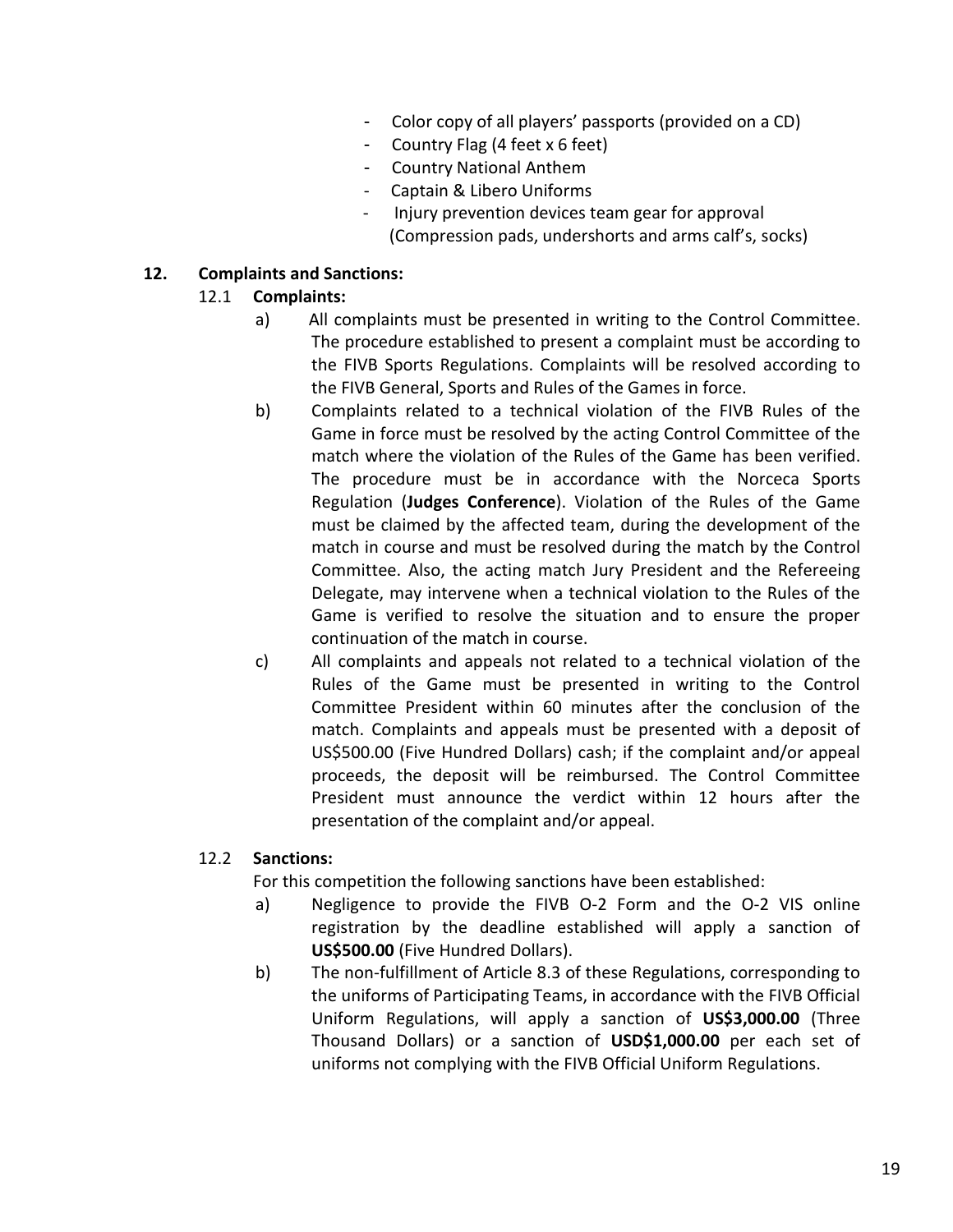- c) All sanctions established by the FIVB Constitution, Disciplinary, Administrative, Financial, Sport, General Regulations and Complementary Statutes would be applicable.
- d) The non-fulfillment of Article 11.2, a), b), c), d), and g) of these regulations, will apply a sanction of **USD\$500.00** (Five Hundred Dollars) in each case as foreseen individually. The non-fulfillment of Article 11.2 g) will apply a sanction of **USD\$500.00** for each nonfulfillment, as the case may be.
- e) All participating national teams and players must be available for the opening, closing and award ceremony of the event. Participating national teams refusing or not participating in the opening, closing and award ceremony, their National Federation will be eligible to be applied a sanction of USD\$20,000.00. Also, individual players to be awarded, refusing or not participating in the individual award ceremony, their National Federation will be eligible to be applied a sanction of USD\$5,000.00 and will also lose their award, one that will be awarded to the next player in the final result of its individual performance.
- f) The non-fulfillment of Article 6.1 of these Regulations, that correspond to the eligibility of participating players, will apply a four-year (4) sanction to the player in fault from all Norceca competitions and a fine of USD\$100,000.00 (One Hundred Thousand Dollars) sanction to the National Federation that declares an ineligible player in the roster of their National Team.

# **13. Referees:**

- 13.1 It is mandatory that each participating National Federation includes in its National Team Delegation, to be approved by Norceca, one (1) Referee from one of the following categories:
	- **a) FIVB International Referee**
	- **b) FIVB Continental Referee**
	- **c) NORCECA Continental Referees**
- 13.2 The NORCECA President**,** with the advice of the NORCECA Refereeing Commission President, will designate the referees from among the FIVB International or NORCECA Continental Referees of each participating National Federation, to be included in their National Team Delegation.

# 13.3 **Other Officials:**

13.3.1 According to the FIVB General Regulations and considering that this event is an Intercontinental Event approved by the FIVB, the Control Committee (Refereeing Sub-Commission and Appeal Sub-Commission) will be designated by the NORCECA President and must be composed by members of the National Federations affiliated to the NORCECA, whose representatives are members of the NORCECA Executive Committees, Boards of Administration, Sport Organizing, Technical, Refereeing, VIS,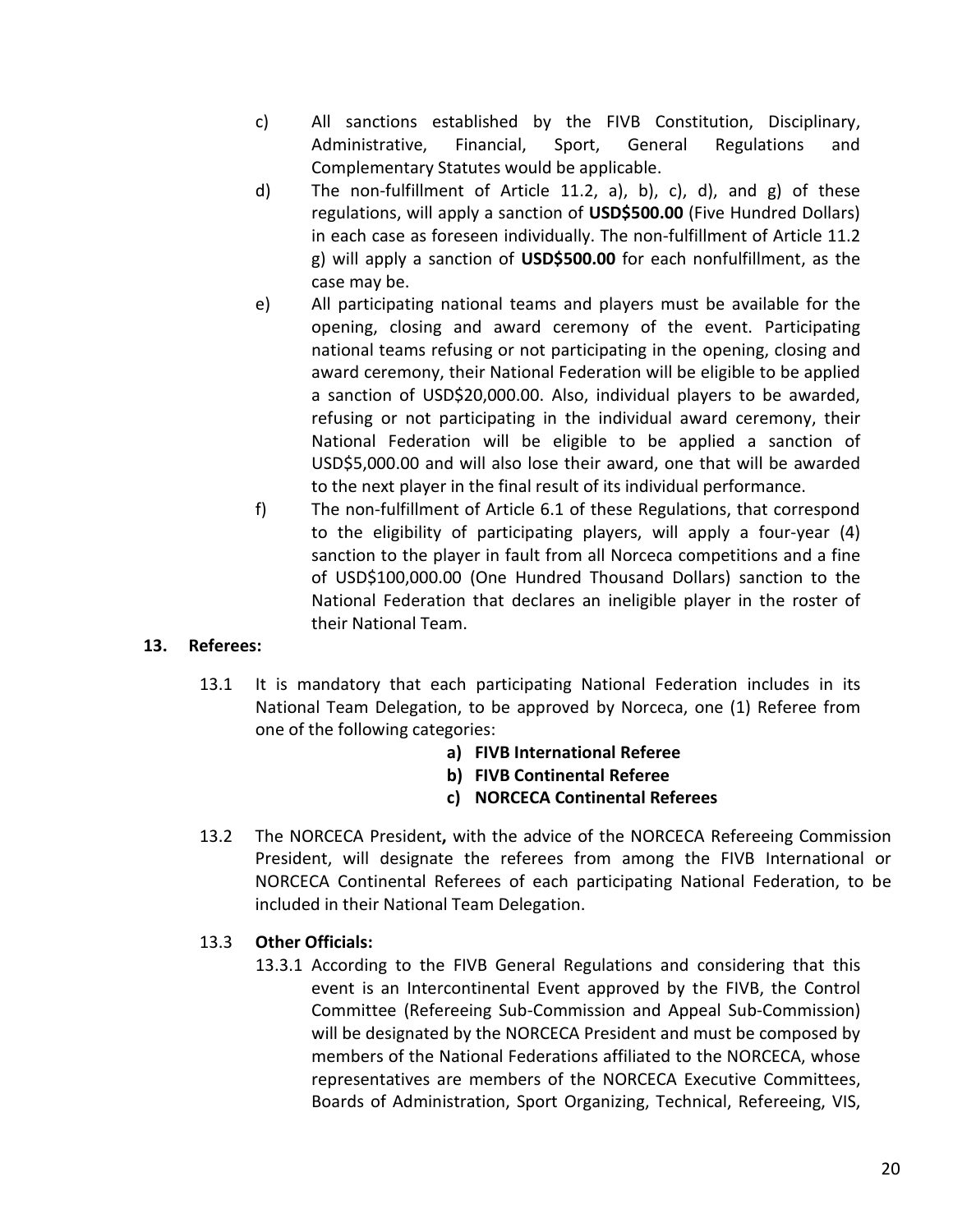Development, Technical Coaches, Legal, Finance, Press and Medical Commission.

- 13.3.2 Line Judges, Scorekeepers, Statisticians, VIS, Ball Retrievers, Sweepers, Scoreboard Operators, Announcers, and other staff supporting personnel shall be presented by the representative of the host National Volleyball Federation to the Control Committee President for approval.
- 13.3.3 The host National Federation will present these personnel to the Control Committee President or Refereeing Delegate during the Refereeing Clinic for evaluation and approval.
- 13.3.4 The Refereeing Sub-Commission will assist the Control Committee, supervising the officials and support personnel, being responsible for their performance.

# **14. Training Facilities:**

14.1 The host National Federation must provide training facilities with appropriate conditions for the daily training of the participating teams, for at least 1.5 hours, from their arrival until the end of the competition. The minimum recovery time between competition matches and training sessions of participating teams is five (5) hours. The training venues are:

#### **Court I - GIMNASIO DE LA UTN CARRETERA MÉXICO 200, KM 9 63786, COL, 24 DE FEBRERO, XALISCO, NAY.**

14.2 Each participating team will have a minimum of one training session of 1.5 hours in the official competition venue playing court prior to the event.

# **15. Security:**

The host National Federation must guarantee the security of all participating national team delegations, members of the control committee, technical staff, and referees, from the date of their arrival until the date of their departure, including in the hotel, main competition venues, training venues, during official matches as well as for their internal transportation.

# **16. Accreditation:**

The host National Federation must provide the corresponding accreditation to all participating National Teams Members, FIVB, PVU, NORCECA Officials as well as Referees, National and International Technical and Support Staff. Accreditations must be designed according to the standards established by Norceca and must include the logos of FIVB, NORCECA, and PVU, the host National Federation, title of the competition, unique identification number, photo, and function of the accreditation holder, as well as the Norceca official sponsors; Molten, Sport Court and Mizuno.

**FIVB** This accreditation is reserved strictly for FIVB officials.

**NORCECA** This accreditation is reserved strictly for NORCECA , CSV and Pan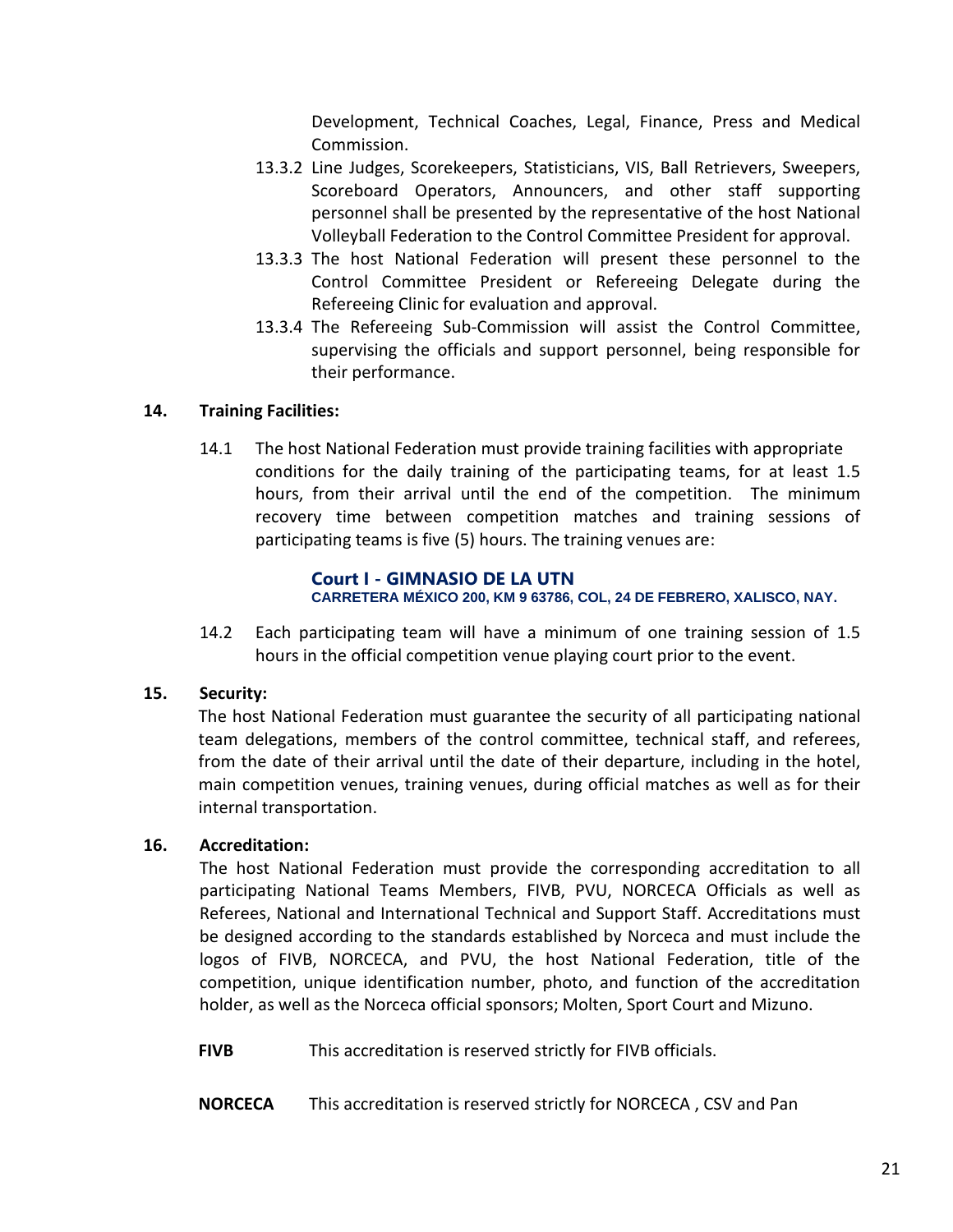- **PVU** American Volleyball Union officials.
- **CC** This accreditation is reserved for Control Committee members assigned to the competition.
- **NF** This accreditation is reserved for the members of the Executive & Board of Administration of the Host National Federation.
- **OC** This accreditation is reserved for the members of the Organizing Committee of the host country of the event.
- **G** This accreditation is reserved for all governmental officials of the host country of the event.
- **D** This accreditation is reserved for accredited Diplomats of the host country of the event.
- **VIP** This accreditation is reserved for special guests.
- **TP** This accreditation is reserved for the technical personnel and staff assigned to specific areas of the organization of the event. (VIS, Statisticians, Line Judges, Scorekeepers, and Scoreboard Operators)
- **SP** This accreditation is reserved for the support personnel assigned to specific areas for the organization of the event. (Ball Retrievers, Sweepers, Flag Holders, Announcers, and venue staff).
- **P** This accreditation is strictly reserved for accredited Journalists, Press, Host Broadcasters, International Press Agencies and Local Press Agencies.
- **A** This accreditation is strictly reserved for participating players. (Athletes Only). Players' accreditation must include the competition number of the player as well as the number of the accreditation and the antidoping test control code for the Anti-doping protocol process according to the WADA/FIVB Protocol Regulations.
- **TS** This accreditation is strictly reserved for the staff of participating teams. (Team Staff: Team Manager, Head Coach, Assistant Coach, Registered FIVB Team Doctor, Physiotherapist and Team Statisticians).
- **S** This accreditation is strictly reserved for security personnel only
- **R** This accreditation is exclusively reserved for participating Referees.
- **MD** This accreditation corresponds to the medical personnel assigned to the event.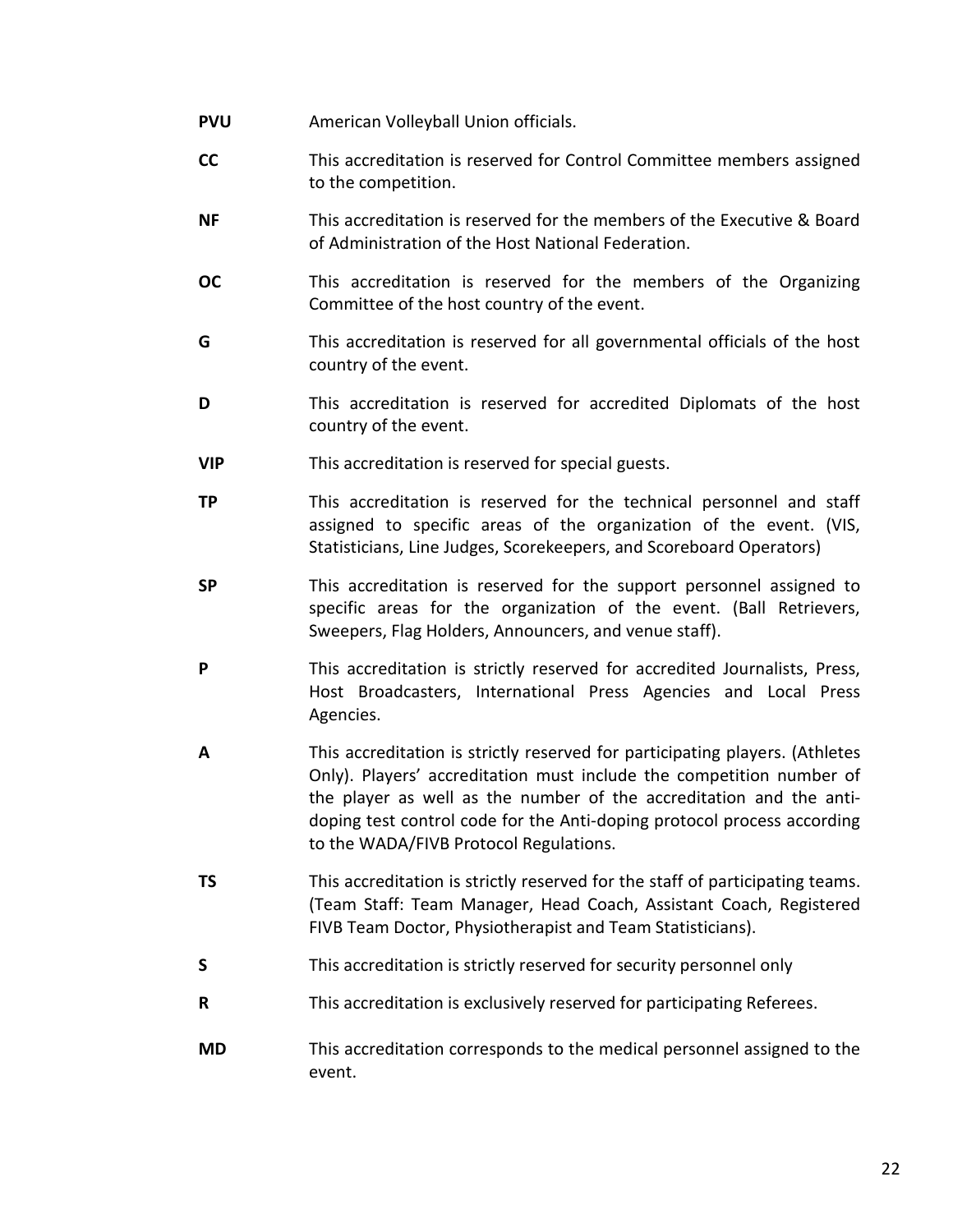### **17. Medical Services:**

- 17.1 The host national federation will provide first aid medical services during the competition. Further, the host will also provide access to clinic/hospital facilities for the physical assessments of the Referees.
- 17.2 All team delegations shall be responsible for their own medical expenses**. It is mandatory that all participating teams provide their own international medical insurance, one that also must include medical services in the eventuality of COVID19 related cases.**
- 17.3 During the course of the, participating National Teams Players may be selected for Anti-Doping test, one that will be performed following the FIVB-Wada Protocol. Participating National Teams will be requested a payment of USD\$500.00 to cover part of the cost of the Anti-Doping Control Test and Laboratory expenses.

### **17. Awards:**

The first three (3) ranked teams will be awarded as follows:

**1 st Place**: Gold Medals and Trophy

**2 nd Place**: Silver Medals and Trophy

**3 rd Place**: Bronze Medals and Trophy

# **The NORCECA Pan American Cup Final Six is a qualification competition to the 2023 NORCECA Men Continental Championship, and to the Panamerican Games, Santiago de Chile 2023.**

#### **Individual Awards:**

**NORCECA** will present individual awards to the following players based solely on the results of the Volleyball Information System (VIS). The awards to be presented are:

| Two Best Spiker            | <b>Best Digger</b>   |
|----------------------------|----------------------|
| Two Best Blocker           | <b>Best Setter</b>   |
| <b>Best Receiver</b>       | <b>Best Libero</b>   |
| <b>Best Server</b>         | <b>Best Scorer</b>   |
| Most Valuable Player (MVP) | <b>Best Opposite</b> |

#### **18.1 Best Outside Hitters (OH):**

The best two Outside Hitters will be awarded from among the previously declared as Outside Hitters, based solely on the final results of the Volleyball Information System (VIS).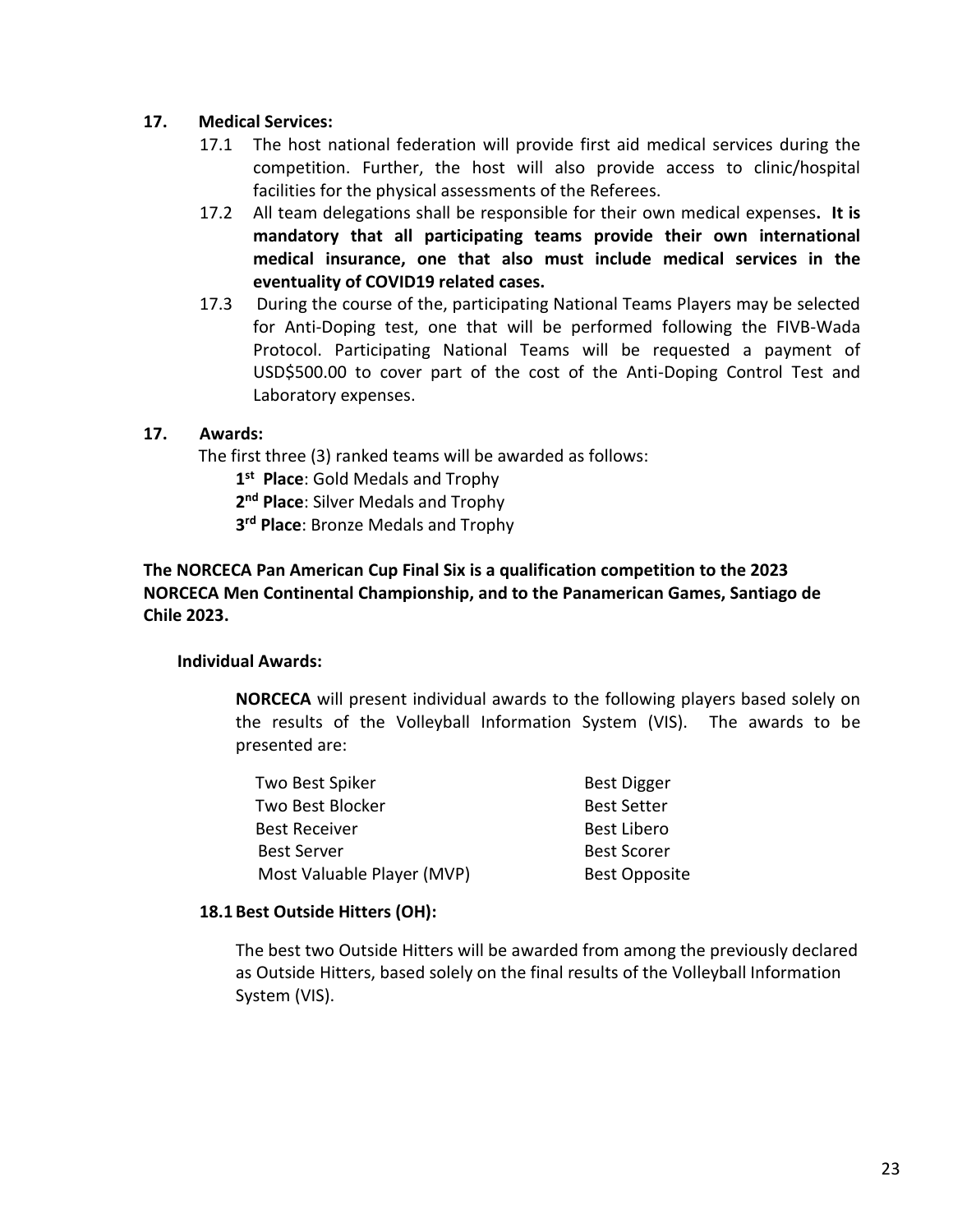#### **18.2 Best Middle Blocker (MB):**

The best two Middle Blockers, MB, will be awarded from among the previously declared Middle Blocker players, based solely on the results of the Volleyball Information System (VIS).

#### **18.3 Best Defense, Service, Reception and Scorer:**

The players with the best defense, best service, best reception, and best scorer (the player who registers more points in attack, serve and block during the competition), based solely on the final results of the Volleyball Information System (VIS), will be awarded the best in each individual performance regardless of the position the player was previously declared during her Team Preliminary Inquiry.

#### **18.4 Libero Player:**

The Libero players will compete among each other for the best Libero award of the event. Additionally, the Libero players will be eligible for the Best Digger and Best Receiver awards of the event. If a Libero player obtains two of the three above indicated awards according to the results of the Volleyball Information System (VIS) and **his** team is the Champion Gold Medal Team of the event, **he** is eligible for the Most Valuable Player Award (MVP) of the event.

#### **18.5Opposite Player (OP):**

The best opposite player will be selected from among the previously declared opposite players. If the best opposite player results to be the Most Valuable Player (MVP), resulting **his** team as the Champion Gold Medal of the event, the next best opposite player will receive the Best Opposite Player Award, regardless of the team that **he** belongs to, based solely on the final results of the Volleyball Information System (VIS).

#### **18.6 Setter Players:**

The Setter players will compete among each other for the Best Setter Award of the event. Additionally, the Setter players will be eligible for Most Valuable Player Award (MVP) of the event, if **he** obtains the Best Setter Award of the event, **his** team is the Champion Gold Medal Team of the event and registers a minimum average of 5.0 per set, according to the final results of the Volleyball Information System (VIS).